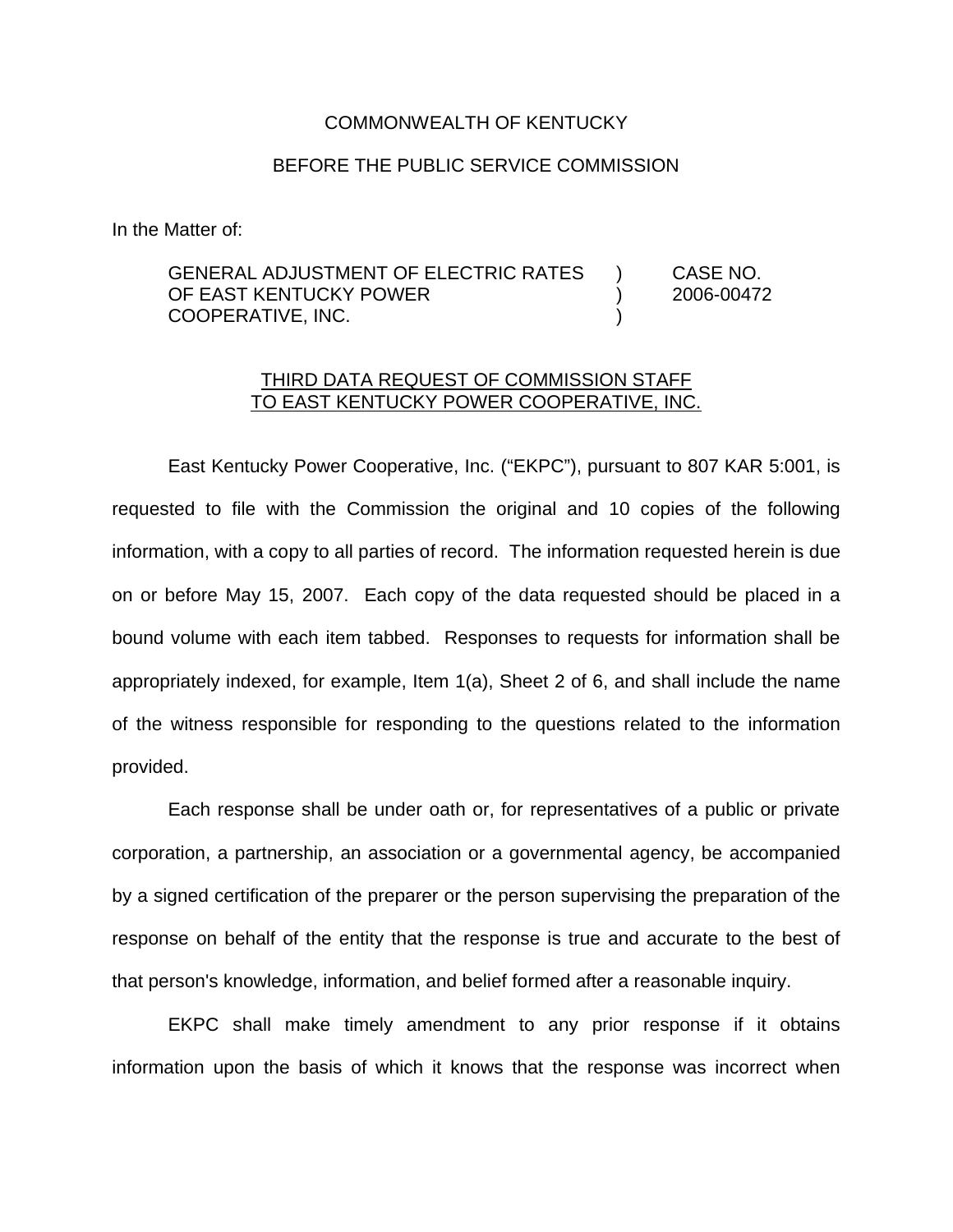made, or though correct when made, is now incorrect in any material respect. For any request to which EKPC fails to furnish all or part of the requested information, EKPC shall provide a written explanation of the specific grounds for its failure to furnish.

Careful attention shall be given to copied material to ensure its legibility. When the requested information has been previously provided in this proceeding in the requested format, reference may be made to the specific location of that information in responding to this request. When applicable, the requested information shall be provided for total company operations and jurisdictional operations, separately.

1. Refer to the Application, Exhibit D. Explain why EKPC is proposing to eliminate the Economic Development Rider.

2. Refer to the Application, Exhibit F. Provide all workpapers, calculations, assumptions, and other documentation that support the adjustments presented on Schedules 3 through 9, 11, 15, 19, and 23 through 25.

3. Refer to the Application, Exhibit F, Schedule 1. Concerning the Fuel Adjustment Clause ("FAC"):

a. Provide a schedule showing the monthly FAC revenues and FAC expenses for the 12 months of the test year, all proposed adjustments to the FAC revenues and FAC expenses, and the adjusted test-year-end balances for the FAC revenues and FAC expenses.

b. If the adjusted test-year-end balance for the FAC revenues does not equal the adjusted test-year-end balance for the FAC expenses, explain why EKPC did not propose an additional adjustment that would match the FAC revenues with the FAC expenses.

-2- Case No. 2006-00472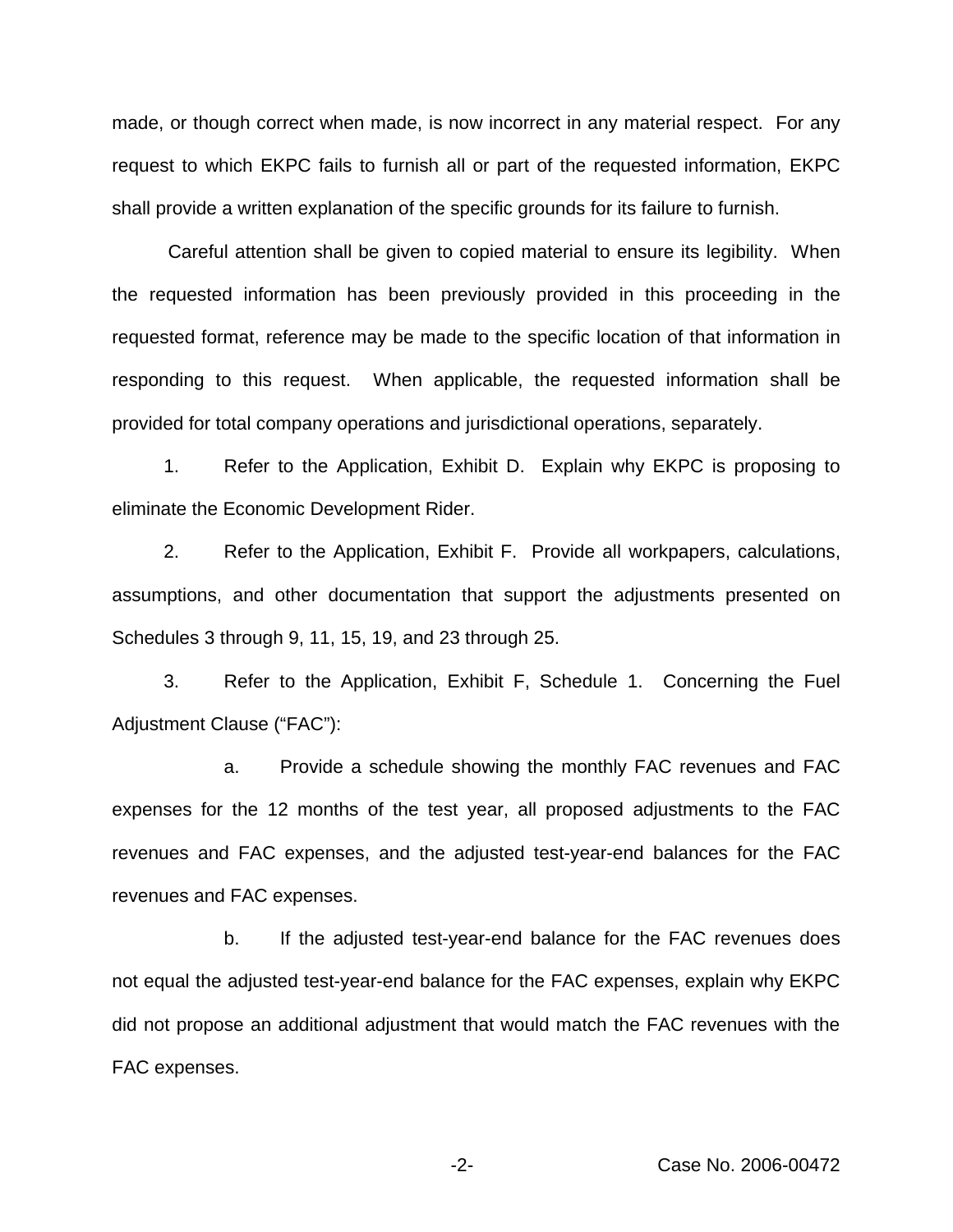4. Refer to the Application, Exhibit F, Schedule 1. Explain why EKPC has proposed a "synchronization" adjustment for its environmental surcharge.

5. In Case Nos. 1998-00426<sup>1</sup> and 1998-00474,<sup>2</sup> the Commission excluded the environmental surcharge-related assets, expenses, and revenues of Louisville Gas and Electric Company and Kentucky Utilities Company from the determination of earnings. In Case No. 2005-00341,<sup>3</sup> Kentucky Power Company ("Kentucky Power") proposed that its environmental surcharge should be "rolled in" to its base rates and this action should be reflected in the base period revenue requirement component of the surcharge mechanism. The settlement agreement approved in that case adopted Kentucky Power's proposal.

a. Provide the following financial statements as of test-year end:

(1) A balance sheet with adjustments to exclude all test-yearend balances for environmental surcharge-related assets and accumulated depreciation.

(2) An income statement with adjustments to exclude all environmental surcharge-related revenues and expenses for the 12-month period.

 $1$  Case No. 1998-00426, Application of Louisville Gas and Electric Company for Approval of an Alternative Method of Regulation of Its Rates and Service, final Order dated January 7, 2000, at 60-62 and 77.

 $2$  Case No. 1998-00474, The Application of Kentucky Utilities Company for Approval of an Alternative Method of Regulation of Its Rates and Service, final Order dated January 7, 2000, at 56-58 and 74-75.

<sup>&</sup>lt;sup>3</sup> Case No. 2005-00341, General Adjustments of Electric Rates of Kentucky Power Company, final Order dated March 14, 2006, at 13.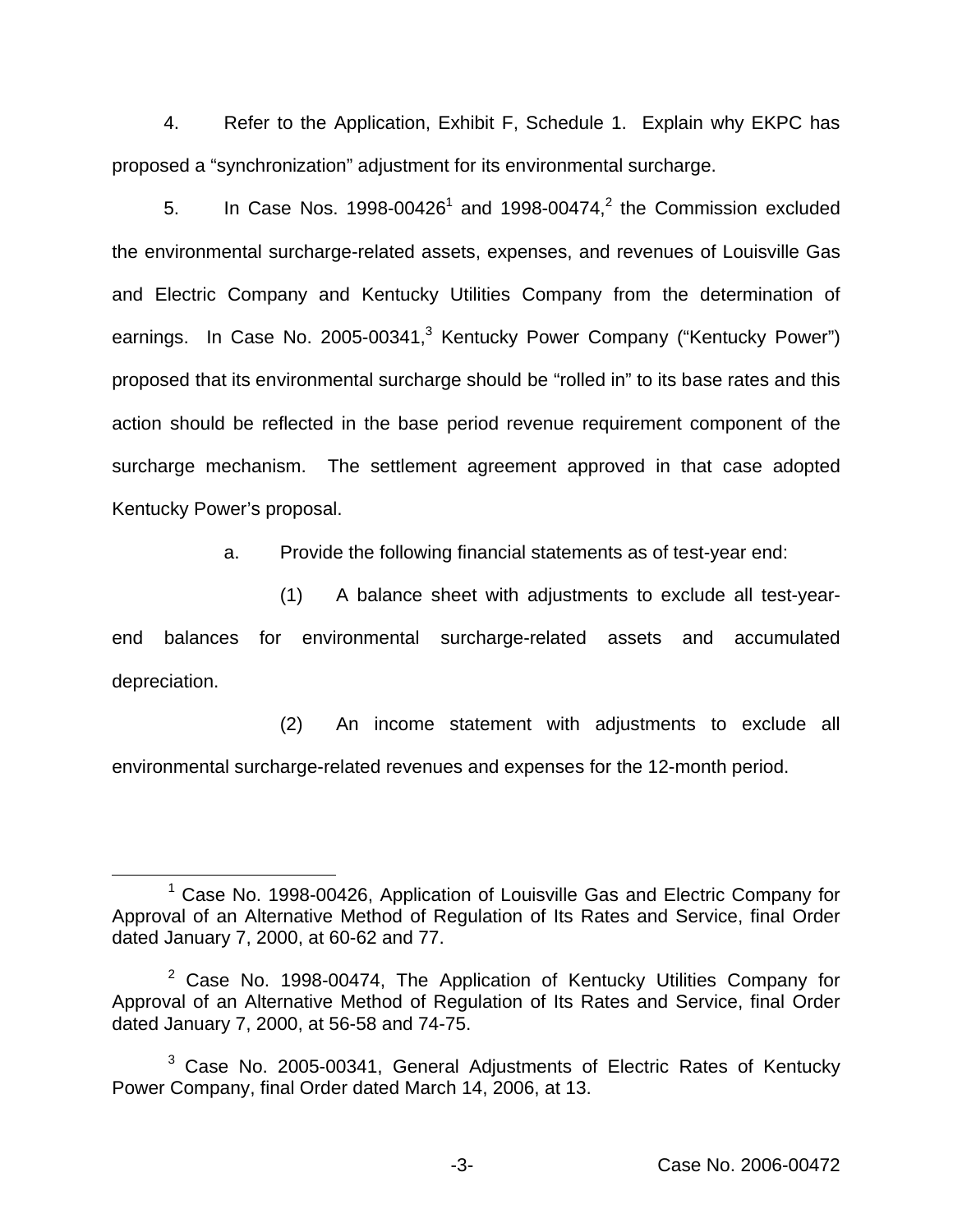b. Assume that EKPC's environmental surcharge was going to be rolled into its base rates. Calculate the revised base period revenue requirement that would reflect this roll-in. Include all calculations and assumptions.

c. Of the two approaches the Commission has previously utilized concerning the treatment of the environmental surcharge during a rate case, indicate which approach EKPC would prefer and explain why it selected that approach, or explain why it believes a different approach is appropriate.

6. Refer to the Application, Exhibit F, Schedule 2.

a. Explain in detail how EKPC reached the conclusion that the proposed adjustment should be based on a 5-year average.

b. Would a 3-year average accomplish the desired result of smoothing out the annual fluctuation in interest income? Explain the response.

c. Explain why the interest income for calendar years 2003 and 2004 appear to be significantly below the income earned in other periods.

d. EKPC has reported interest income for the test year of \$7,542,150 and for calendar year 2006 of  $$8,432,882<sup>4</sup>$  Explain in detail why these levels are significantly higher than the annual interest incomes for calendar years 2001 through 2005.

<sup>4</sup> Case No. 2006-00455, An Investigation of the Financial Condition of East Kentucky Power Cooperative, Inc., Supplement Responses to Commission Staff's Supplemental Data Request to East Kentucky Power Cooperative, Inc., dated January 3, 2007, filed April 13, 2007, Item 1(a), page 4 of 37.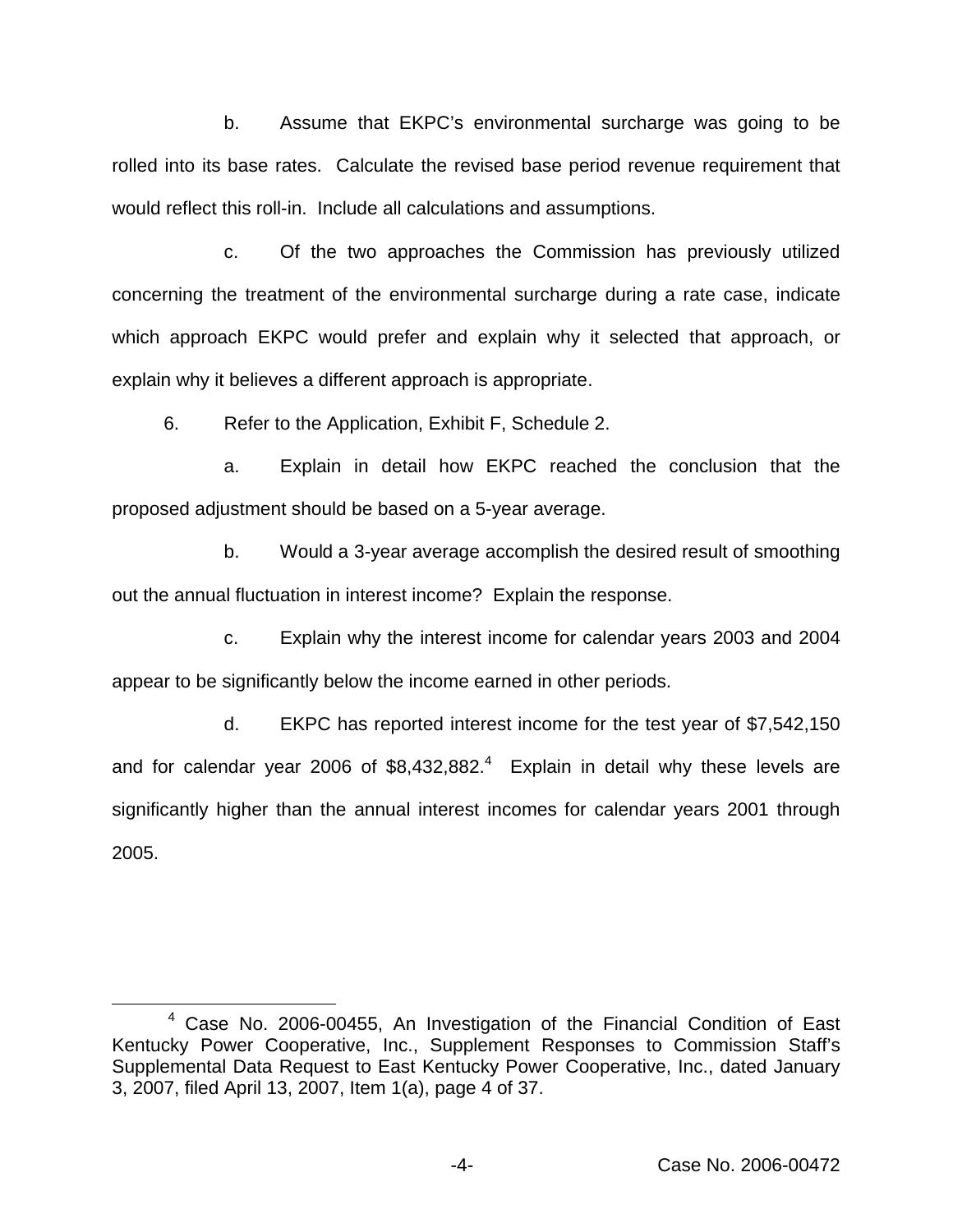e. Provide a schedule showing the end-of-month interest income amounts and the corresponding balance of investments that generated the interest income for the months of January 2005 through and including March 2007.

7. Refer to the Application, Exhibit F, Schedule 3, page 2 of 3. Define the term "IDC" as it is used on the schedule.

8. Refer to the Application, Exhibit F, Schedule 4. Provide a breakdown by account number of the total test-year actual wages and salaries of \$40,826,816.

9. Refer to the response to the Commission Staff's Second Data Request dated February 20, 2007, Item 2(a). Provide an update of the response.

10. During the March 22, 2007 public hearing, EKPC disclosed that it initiated an "early-out" retirement program for employees in the first quarter of  $2007$ .<sup>5</sup> Provide the following information concerning the early-out retirement program:

a. A description of the terms and conditions of the program, including a discussion of eligibility requirements.

b. Indicate when EKPC's Board of Directors first considered offering the program and when the Board approved the program.

c. Any cost/benefit analyses or studies performed by or for EKPC concerning the program. If there were no cost/benefit analyses or studies, explain in detail why such analyses or studies were not performed.

d. Indicate how many employees were eligible for the program and how many actually retired under the program. Include a schedule listing the positions of those employees who actually retired under the program.

<sup>5</sup> Transcript of Evidence, March 22, 2007 at 160-161.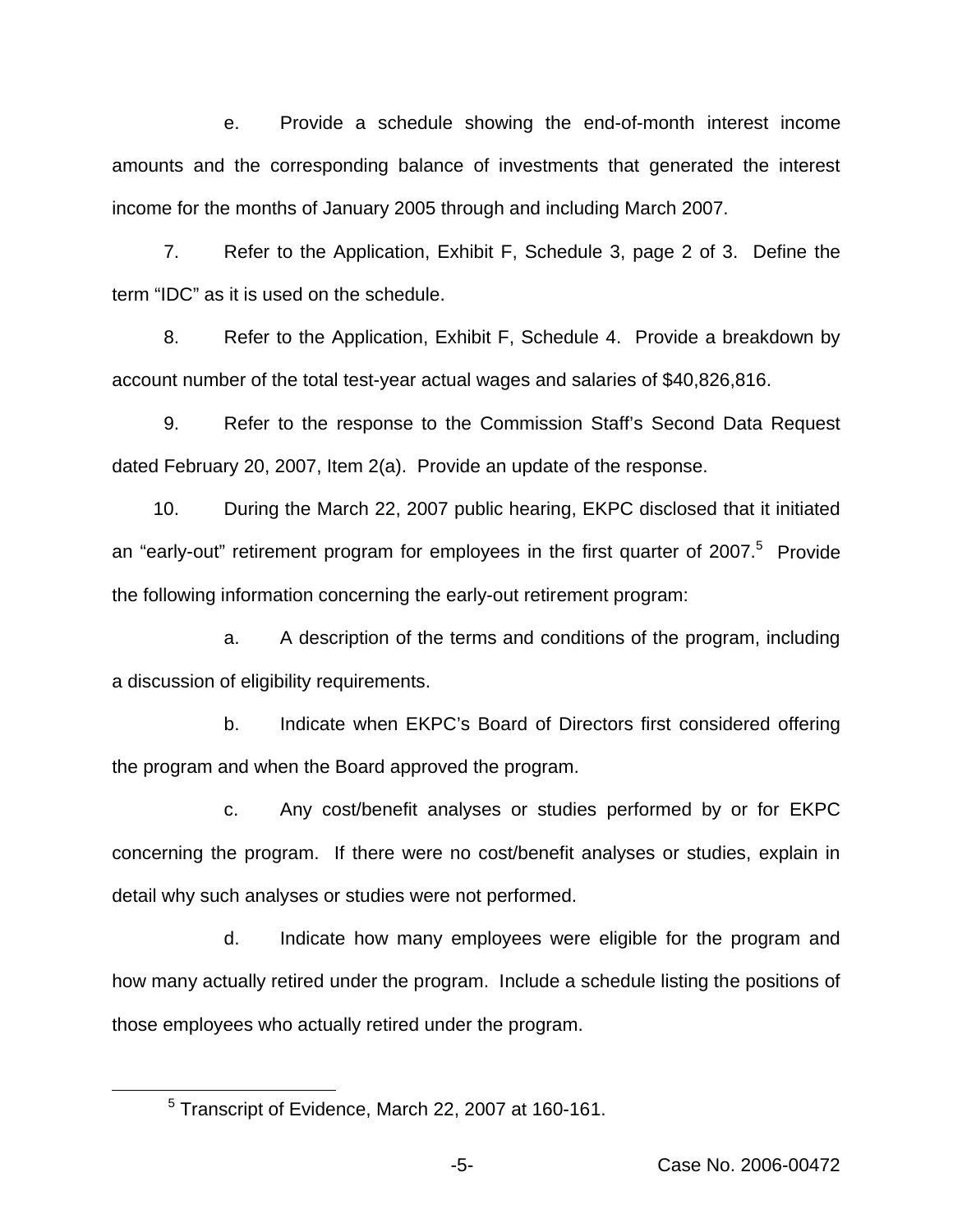e. A calculation of the savings to EKPC from the early-out retirement program. Include not only the savings in salaries but also in employee benefits and associated payroll taxes.

f. A schedule showing the actual costs incurred in conjunction with the early-out retirement program. Indicate which costs reflect an immediate cash outlay and which costs reflect future cash outlays.

11. Refer to the Application, Exhibit F, Schedule 6.

a. Explain in detail why the increase in medical benefits was based on an escalation factor.

b. Explain in detail how EKPC determined that a 15 percent increase in medical costs was a reasonable expectation.

c. Explain why EKPC reduced the anticipated percentage increase in medical costs to match the average percentage of a family contribution and a single contribution rather than to a level that equaled the difference between the total anticipated percentage and the blended contribution level.

d. In determining the proposed increase in the 401k match, did EKPC include the expected 30 additional hires in the calculation? Explain the response.

e. In determining the proposed adjustment for employee benefits, did EKPC reflect the effects of its cost containment program? Explain the response.

12. Refer to the Application, Exhibit F, Schedule 8, page 3 of 3, and Schedule 9, page 2 of 2.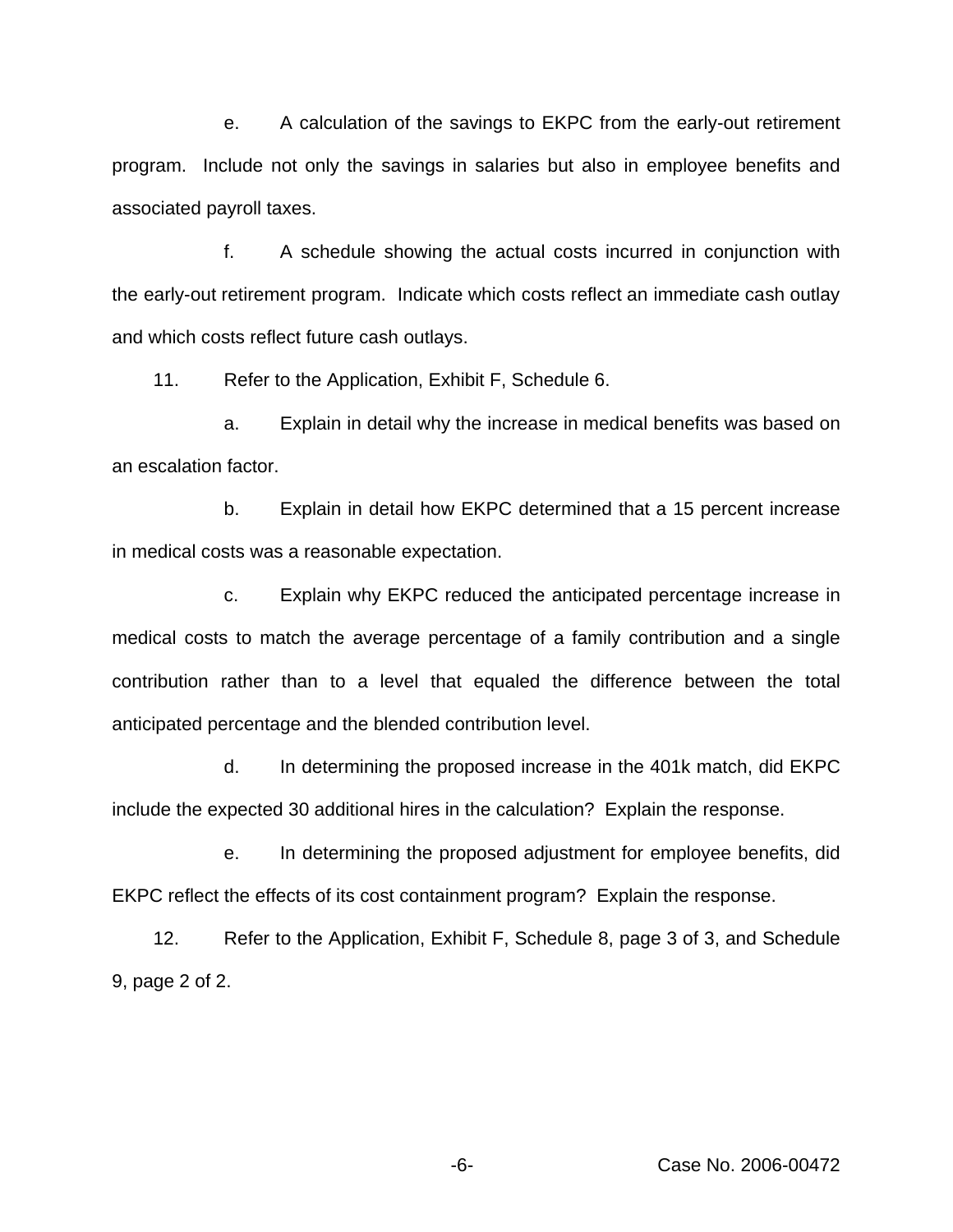a. Are the property tax bills EKPC receives based upon its net book values or upon the assessed property values as determined by the appropriate taxing entity? Explain the response.

b. If EKPC's property taxes are based upon assessed property values, explain why the adjustments shown on Schedules 8 and 9 are necessary.

13. Refer to the Application, Exhibit F, Schedule 9. Provide a schedule showing the initial property tax assessment, the property tax based on the initial assessment, the final property tax assessment, and the property tax based on the final assessment for the most recent 5 years. Also, provide the initial 2006 property tax assessment and the property tax based on the initial 2006 assessment.

14. Refer to the Application, Exhibit F, Schedule 10.

a. Provide an updated version of pages 2 through 5 of 6, reflecting only changes in the interest rates. Interest rates should be as of March 31, 2007.

b. Provide a revised version of page 6 of 6 reflecting the actual financing activity between test-year end and March 31, 2007.

15. Refer to the Application, Exhibit F, Schedule 18.

a. Would EKPC agree that 3 months of the test year are included in the data shown for calendar year 2005?

b. Does the information for calendar year 2004 include the significant forced outage at Spurlock Unit 1, which began on or about July 1, 2004 and ended on or about October 27, 2004?

c. Does EKPC consider the Spurlock Unit 1 forced outage in 2004 to be an extraordinary occurrence? Explain the response.

-7- Case No. 2006-00472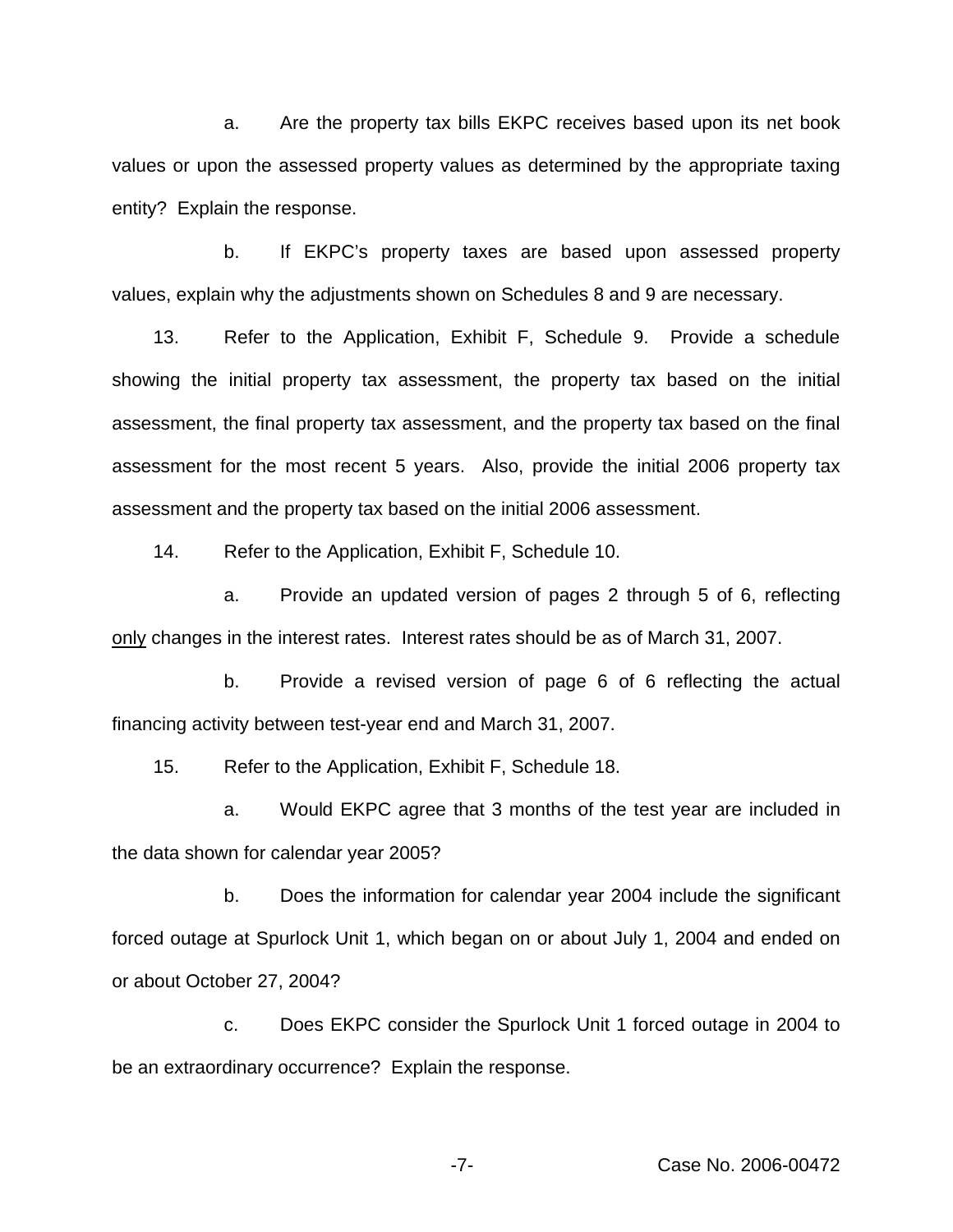d. Explain why EKPC believes an average of past forced outages is a reasonable means of determining an adjustment that reflects on-going operations.

e. If it is appropriate to include an adjustment for forced outages based upon an average of the history of forced outages, explain why it is reasonable to incorporate the effects of an extraordinary, 4-month long forced outage in the calculations.

f. Provide a revised version of page 2 of 2 excluding the effects of the Spurlock Unit 1 forced outage in 2004.

16. Refer to the Application, Exhibit F, Schedule 19. File copies of the current version of EKPC's Cost Allocation Manual. Identify any changes made during the test year or subsequent to the test year.

17. Refer to the Application, Exhibit F, Schedule 25. Provide the in-service dates of the Powell Taylor transmission line and the four substations. If the actual final cost of the project is different than the amount shown on Schedule 25, include the actual final cost of the project.

18. Refer to the Application, Exhibit F, Schedule 26.

a. Explain why EKPC did not propose to normalize its PSC Assessment to reflect the effects of its proposed adjustments to test-year revenues.

b. Would EKPC agree that the normalization of the PSC Assessment should reflect the effects of all revenue normalizations and the final increase in revenues authorized in this case? Explain the response.

c. Would EKPC agree that the normalization of the PSC Assessment should reflect the current PSC Assessment rate? Explain the response.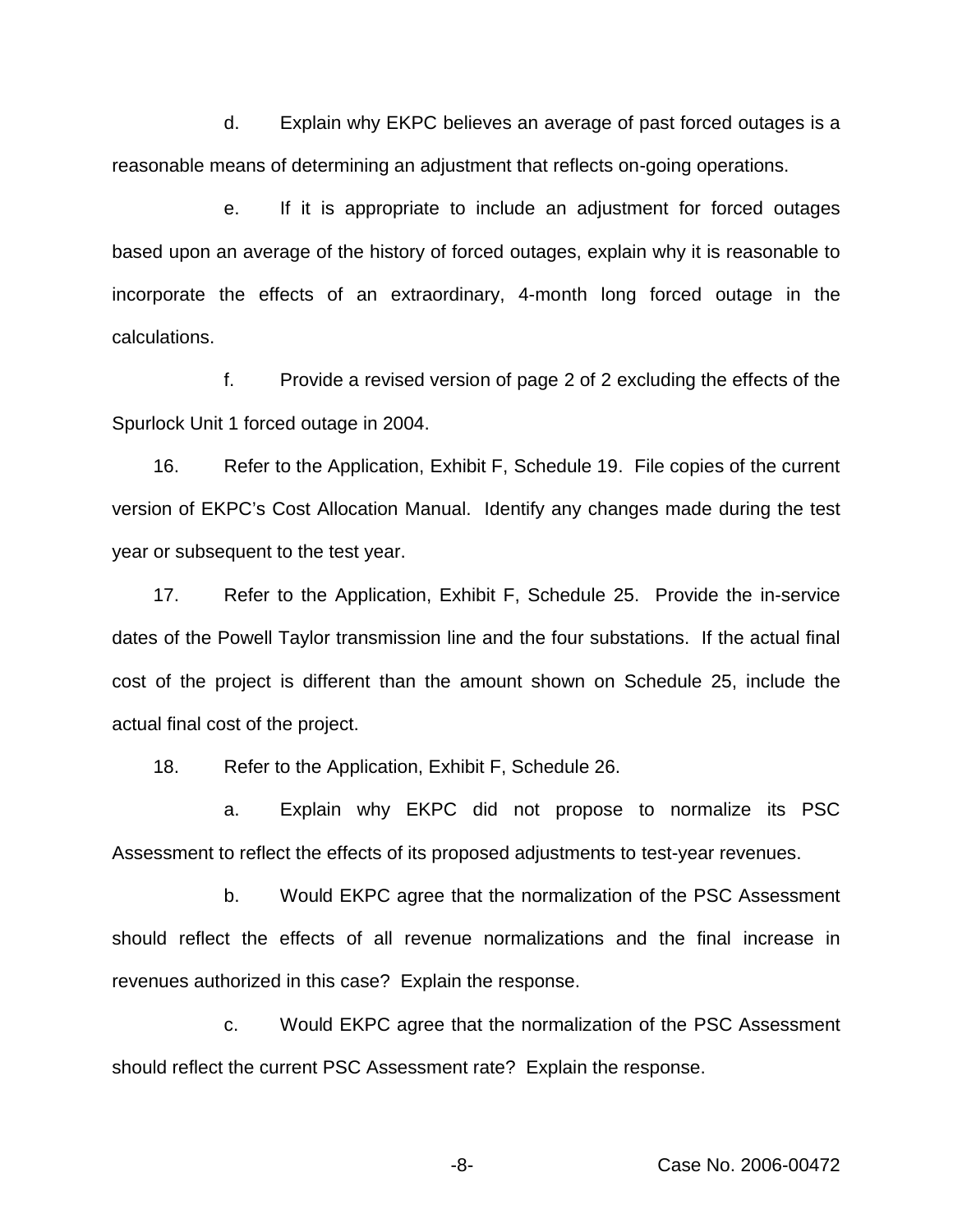19. Refer to EKPC's proposed 2007 budget, which was filed in this record on March 20, 2007.

a. Did EKPC's Board of Directors approve and adopt this proposed 2007 budget?

b. If the filed proposed 2007 budget was not approved, identify all differences between the proposed and adopted 2007 budget.

c. The proposed 2007 budget filed on March 20, 2007 reflects a significant increase in off-system power sales when compared to calendar year 2006 actual off-system power sales. Explain in detail why EKPC did not propose an adjustment in its rate application to reflect this increased level of off-system power sales.

20. Refer to the Application, Exhibit G-2, the Direct Testimony of David G. Eames, pages 8 and 9 of 12. Provide an update, as of April 30, 2007, on the status of the two actions initiated by the Environmental Protection Agency against EKPC.

21. Refer to the Application, Exhibit G-3, the Direct Testimony of Jonathon Andrew Don.

a. Has the National Rural Utilities Cooperative Finance Corporation ("CFC") performed a credit evaluation of EKPC since September 30, 2006?

(1) If yes, provide the results of that credit evaluation.

(2) If no, indicate when would Mr. Don expect the next credit evaluation of EKPC would be performed.

(3) Provide copies of any correspondence between EKPC and any of the members of the Credit Facility syndicate between the period January 1, 2007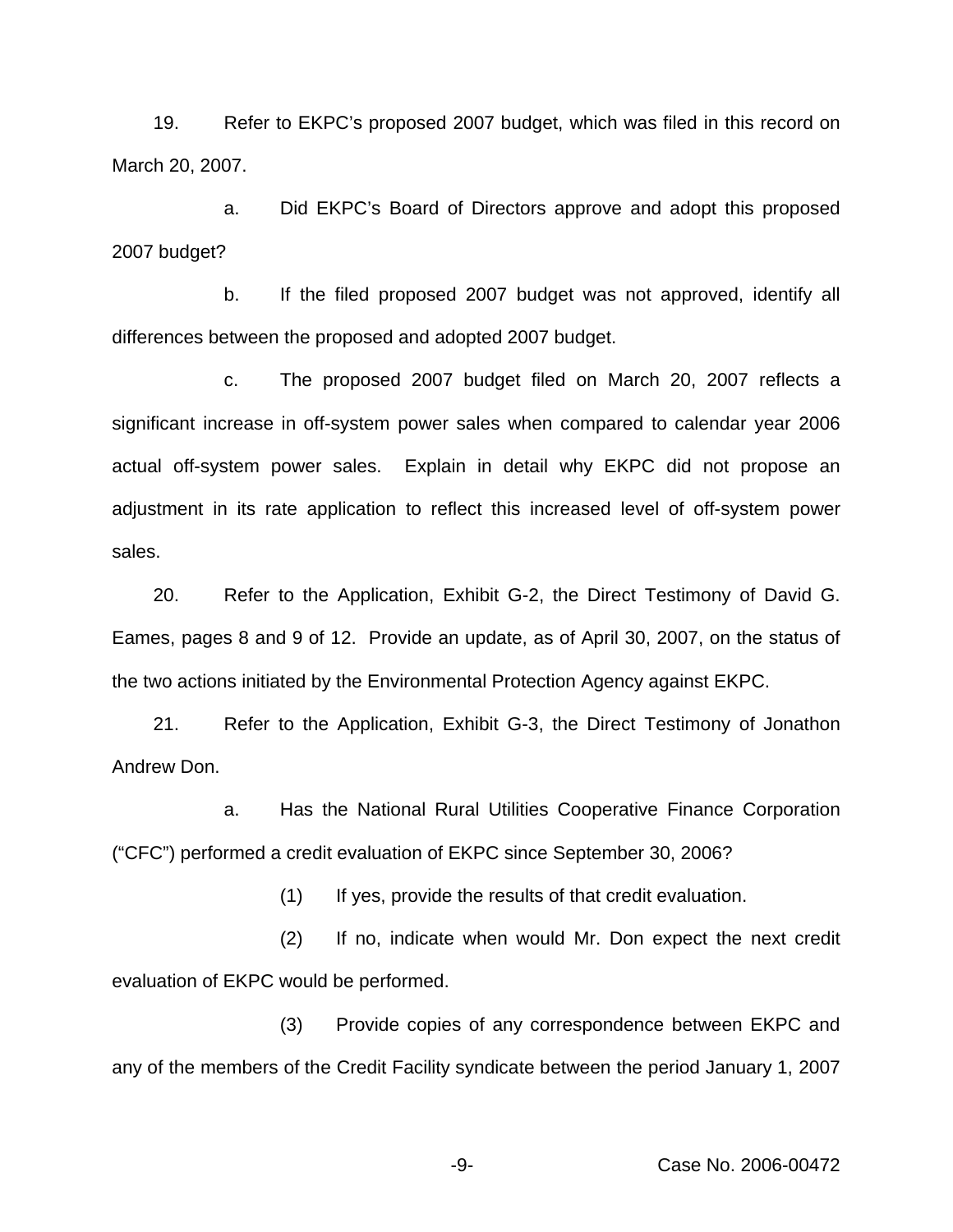and April 30, 2007 regarding the terms of the Credit Facility and/or EKPC's compliance with the terms of the Credit Facility.

b. Refer to page 6 of 8. Has EKPC initiated any action to refinance or amend its unsecured revolving credit facility? Explain the response.

22. Refer to the Application, Exhibit G-4, the Direct Testimony of Daniel M. Walker, page 8 of 20. Provide a revised list of cooperatives with investment grade ratings as of December 31, 2006. If available, also provide the same information as of March 31, 2007.

23. Refer to the Application, Exhibit G-8, the Direct Testimony of William A. Bosta, page 8 of 15. Mr. Bosta states that EKPC decided against making any significant efforts to alter the existing rate design structure due to the need to implement rates immediately. Identify any rate design changes that EKPC would have proposed if not for the need for immediate rate relief.

24. Refer to the Application, Exhibit Q. Has the 2006 Annual Report been released by EKPC?

a. If yes, provide copies of the 2006 report.

b. If no, when does EKPC expect the report will be available?

25. Refer to the Application, Exhibit Q, the 2005 Annual Report, pages 21 through 24. Explain the purpose and function of the Board of Directors' committee system. Include a discussion of how the membership of each committee is determined and the roles of the board members and system managers on each committee.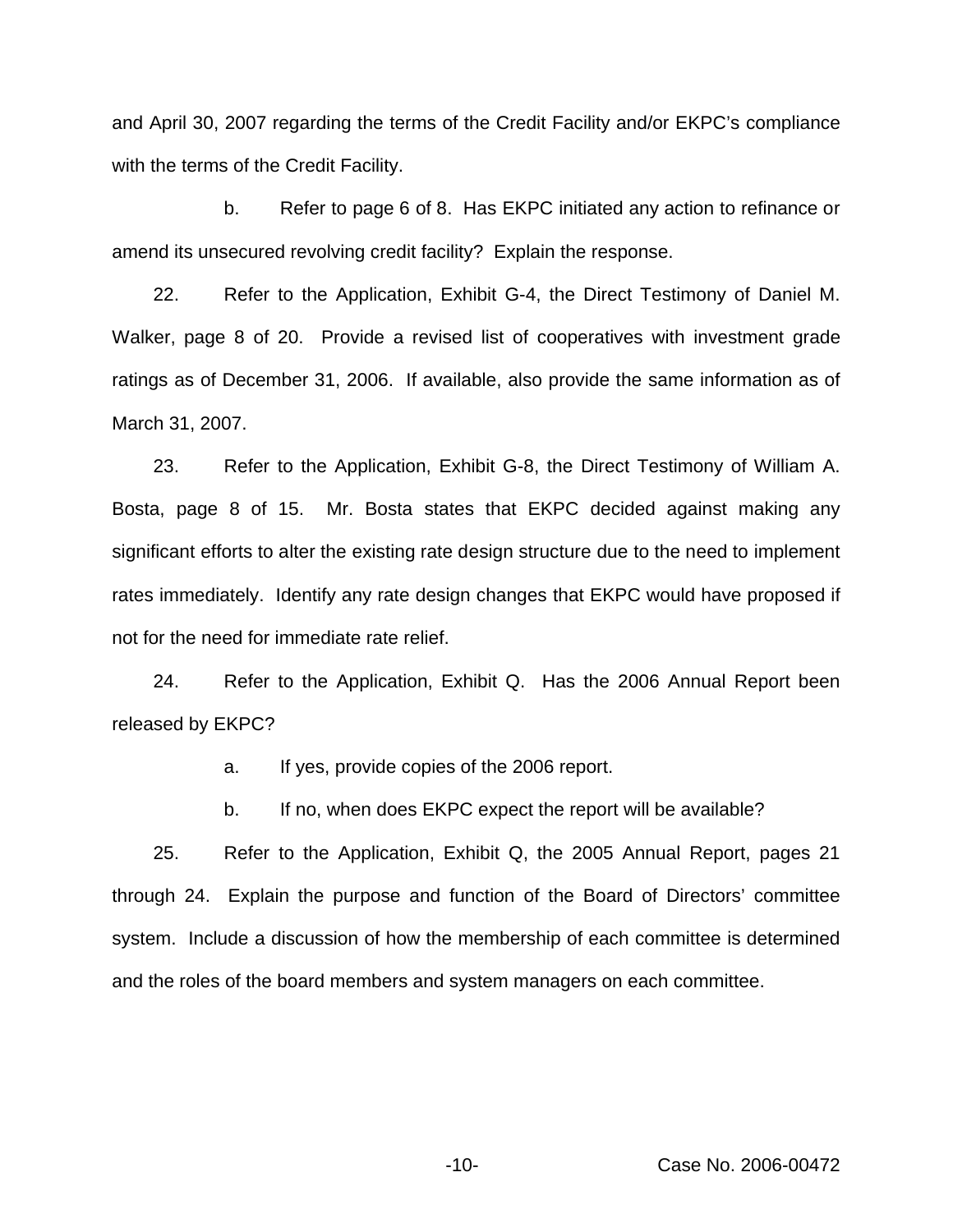26. Refer to the Application, Exhibit S. Provide an electronic copy of all spreadsheets included in Exhibit S, with all formulae intact. The electronic copy should use Microsoft® Excel 97 - 2003 format.

27. Refer to the Application, Exhibit S, page 2 of 10.

a. Provide an explanation of what items fall under the columns labeled "General" and "Other."

b. Provide an explanation of what the \$1,820,987 shown in the "Other" column as Intangibles represents.

c. Provide an explanation of how and where in the study each of the allocators were derived.

28. Refer to the Application, Exhibit S, page 3 of 10.

a. Provide an explanation of how Production Operation and Maintenance ("O&M") expense and Purchased Power were functionalized to the Production Demand and Production Energy categories.

b. Provide an explanation of what activities and accounts constitute Distribution O&M expenses.

29. Refer to the Application, Exhibit S, pages 3 and 4 of 10.

a. Provide an explanation of how and where in the study each of the allocators on page 4 of 10 were derived.

b. Provide an explanation of why Administrative and General ("A&G") salaries on page 3 of 10 are split 50 percent between the gross plant allocator and the labor allocator found on page 4 of 10.

30. Refer to the Application, Exhibit S, page 5 of 10.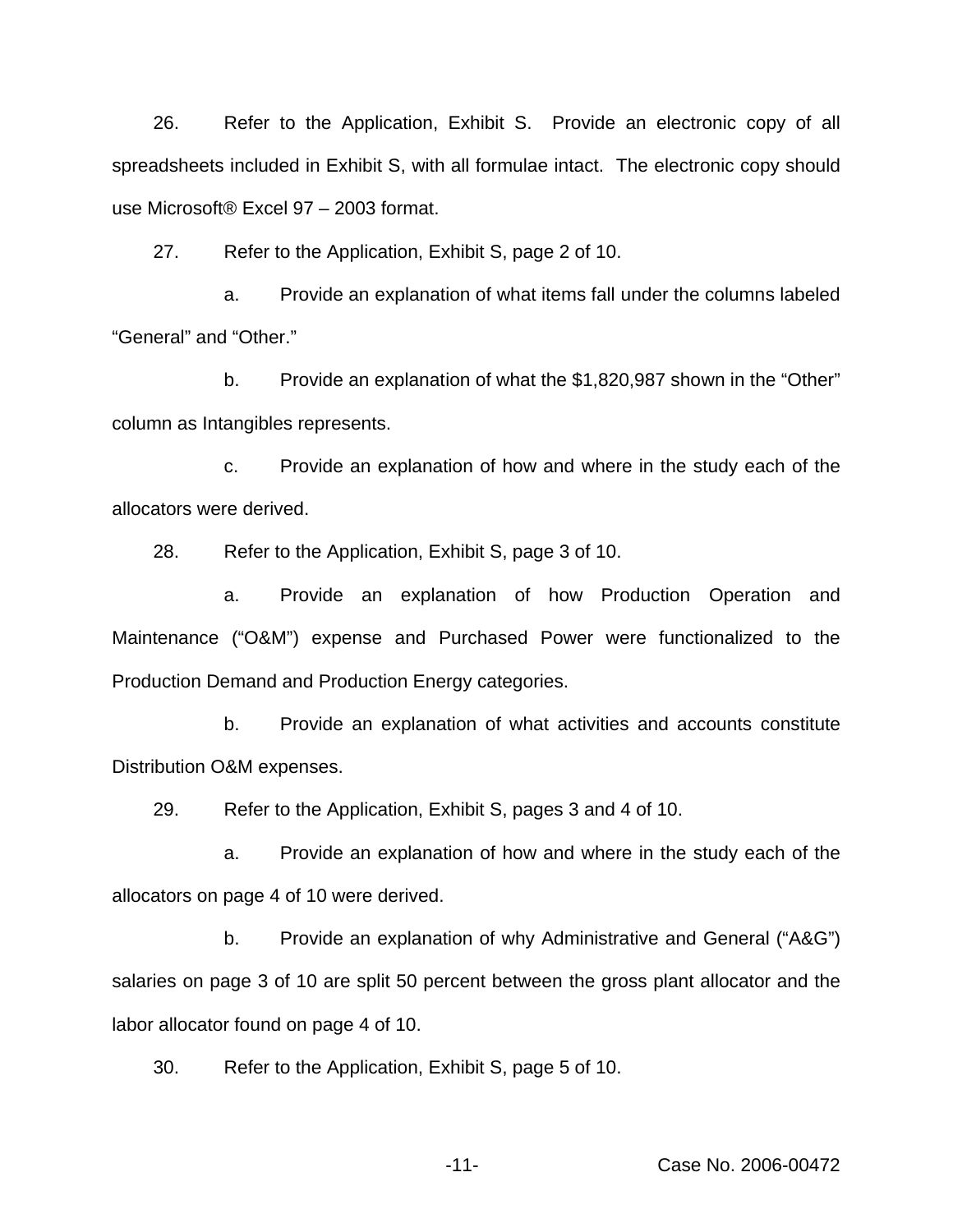a. In the box allocating the classified costs, all costs classified as Consumer (\$16,932,853) are allocated to rate class E. Provide a listing of the activities by account and an explanation as to why the other rate classes are not allocated any of these costs.

b. Provide an explanation of why the \$8,857,114 in energy costs were directly assigned to TGP, but Gallatin's, Inland Electric's, and AGC's energy costs are not directly assigned.

31. Refer to the Application, Exhibit S, page 10 of 10.

a. Provide an explanation of how column 1, "NCP Peak KW," was derived, including the date each class attained its peak.

b. Provide an explanation of why the NCP Peak KW figures are different for Gallatin between the Transmission and Production tables.

c. Provide an explanation of how column 5, "Adjusted Excess," was derived, including the derivation of the adjustment factor (1.0733) in the Transmission table.

d. Provide an explanation of how column 5, "Adjusted Excess," was derived, including the derivation of the adjustment factor (0.9847), in the Production table.

e. Provide an explanation of what "Dec = 2,599,000" represents and why column 6, "Allocation Demand," for both Transmission and Production tables was forced to total to 2,599,000 kW.

32. Refer to the response to the Commission Staff's First Data Request dated December 5, 2006 ("Staff's First Request"), Item 2.

-12- Case No. 2006-00472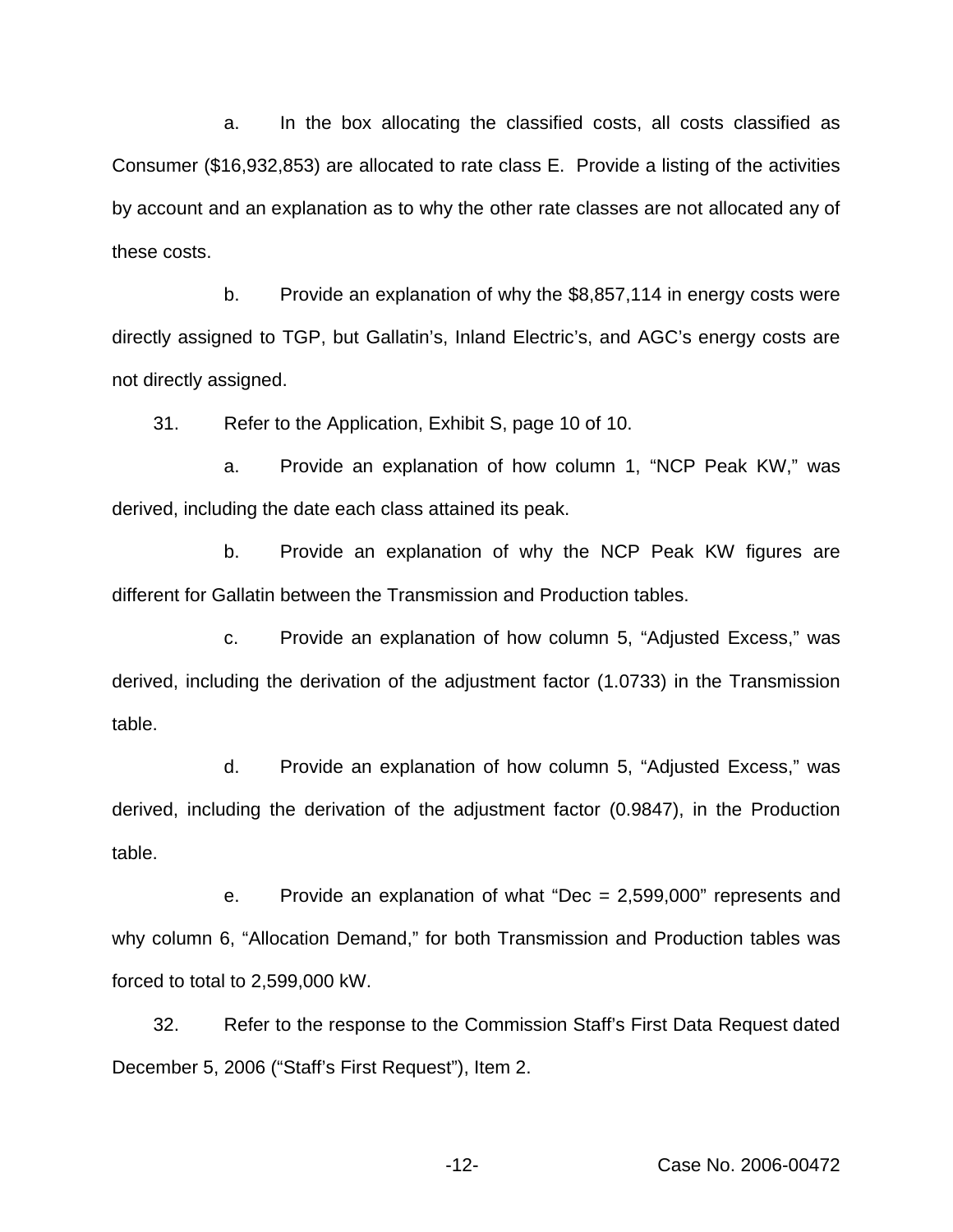a. Has EKPC prepared a 20-year financial forecast and equity development plan for the period 2007 through 2026?

b. If yes to part (a), provide copies of the plan and indicate when the Board of Directors adopted the plan.

c. If no to part (a), indicate when EKPC expects to prepare and submit for Board of Directors' approval the plan covering the 2007 to 2026 period.

33. Refer to the response to the Staff's First Request, Item 5. List actual draw downs and the use of the funds for the period from October 1, 2006 through and including April 30, 2007. For periods after April 30, 2007, update the response showing the anticipated draw downs of unadvanced loan funds and the proposed uses of the funds.

34. Refer to the response to the Staff's First Request, Item 6.

a. Has there been any revision or amendment to Policy No. 103 since the end of the test-year in this rate application? If yes, provide a detailed explanation of each change and indicate when the change became effective.

b. Refer to Administrative Policies and Procedures No. A009. Indicate which vice president is being referenced in the policy.

c. Refer to Policy No. 102. For each of the provisions of Policy No. 102 listed below, explain in detail how EKPC's Board of Directors has complied with the provisions. Include copies of the most recent reports, as applicable.

(1) Section II, Part A, 1(c) – Require periodic reports that all applicable policies and procedures of lending, regulatory, and other agencies are being complied with as to not adversely affect the financial structure and stability of EKPC.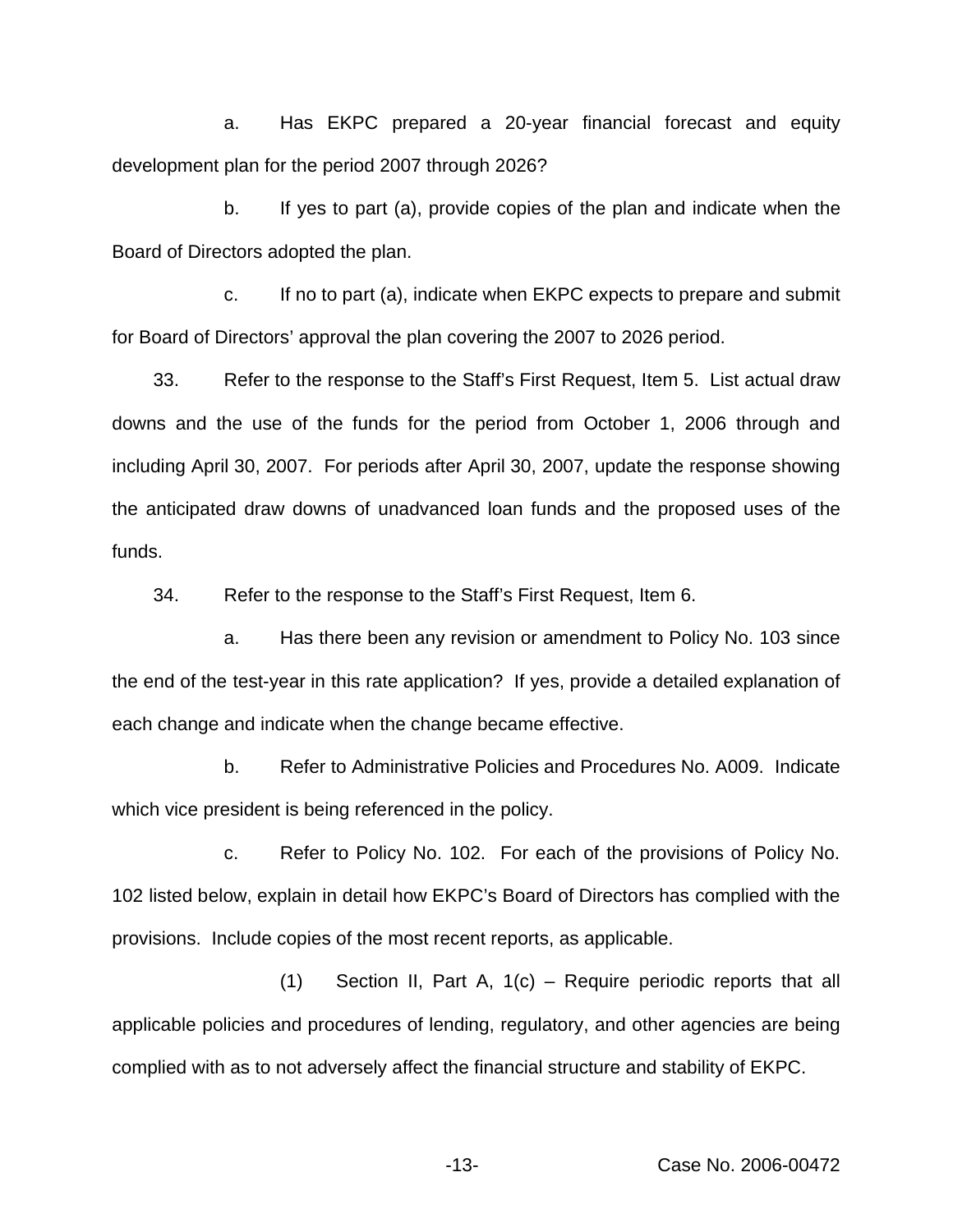(2) Section II, Part B, 9 – Keeping members informed of problems faced by EKPC and the need for changes.

(3) Section II, Part B, 12 – Protecting the assets of EKPC by ensuring complete compliance with policies, regulations, and mortgages of the Rural Utilities Service ("RUS"), the CFC, and other lending agencies.

(4) Section II, Part C, 2 – Annual review of the guiding policies of EKPC.

(5) Section II, Part C, 6 – Consideration and adoption of financial plans and policies essential to maintaining a sound financial structure for EKPC.

(6) Section II, Part E, 5 – Conducting every 4 years a selfappraisal of the Board of Directors.

d. Explain how EKPC selects its independent auditor and any outside counsel. Include a discussion of how competitive bids or competitive solicitations are utilized, if applicable.

35. Refer to the response to the Staff's First Request, Item 7. Provide the Times Interest Earned Ratio and the Debt Service Coverage ratio for the 12 months ending March 31, 2007. Include all calculations, workpapers, and assumptions.

36. Refer to the response to the Staff's First Request, Item 8(d). EKPC was requested to reconcile its FAC revenues and expenses for the test year. The information provided appears to only focus on FAC revenues. Provide the originally requested information.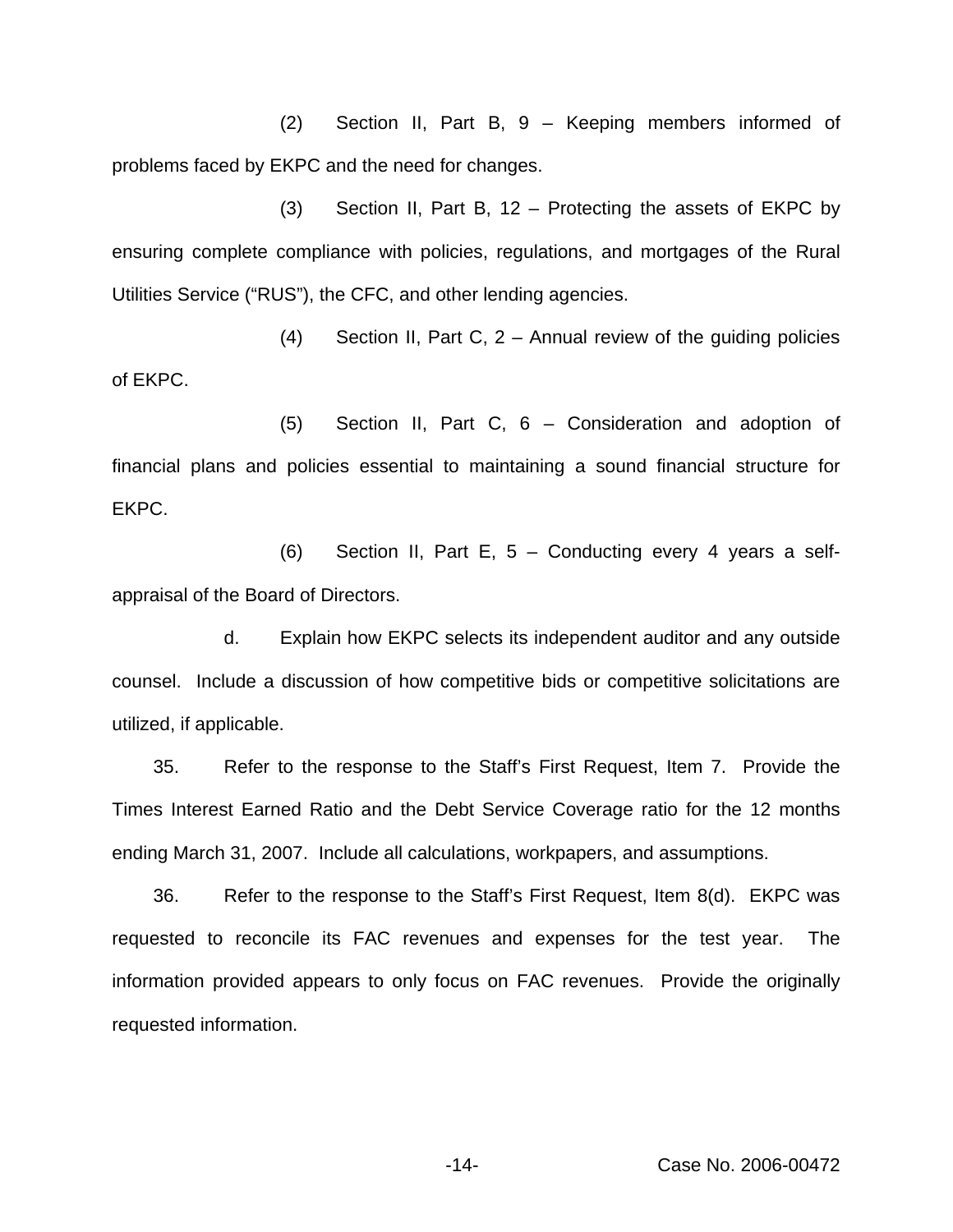37. Refer to the response to the Staff's First Request, Items 13(a) and 13(b). For each of the following accounts, explain the purpose of the account and the type of transaction recorded in the account:

a. Account No. 12325 – Low Interest Loan Program for Member Cooperatives, page 4 of 15.

b. Account No. 12328 – Cooperative Industrial Development Loans, page 4 of 15.

c. Account No. 12329 – Other Investment, Cooperative Propane Buyout, page 4 of 15.

d. Account No. 14312 – Other Accounts Receivable, Cooperative Propane Buyout, Page 5 of 15.

e. Account No. 18611 – Miscellaneous Deferred Debit, Replacement Plant Charleston Bottoms, page 6 of 15.

38. Refer to the response to the Staff's First Request, Item 19. For each of the accounts listed below, provide the reason(s) for the change in the account balance between the end of the test-year and the previous year:

a. Account No. 10600 – Completed Construction Not Classified, page 2 of 15.

b. Account No. 10813 – Accumulated Depreciation – Spurlock, page 2

of 15.

c. Account No. 108144 – Accumulated Depreciation – Gilbert, page 2 of 15.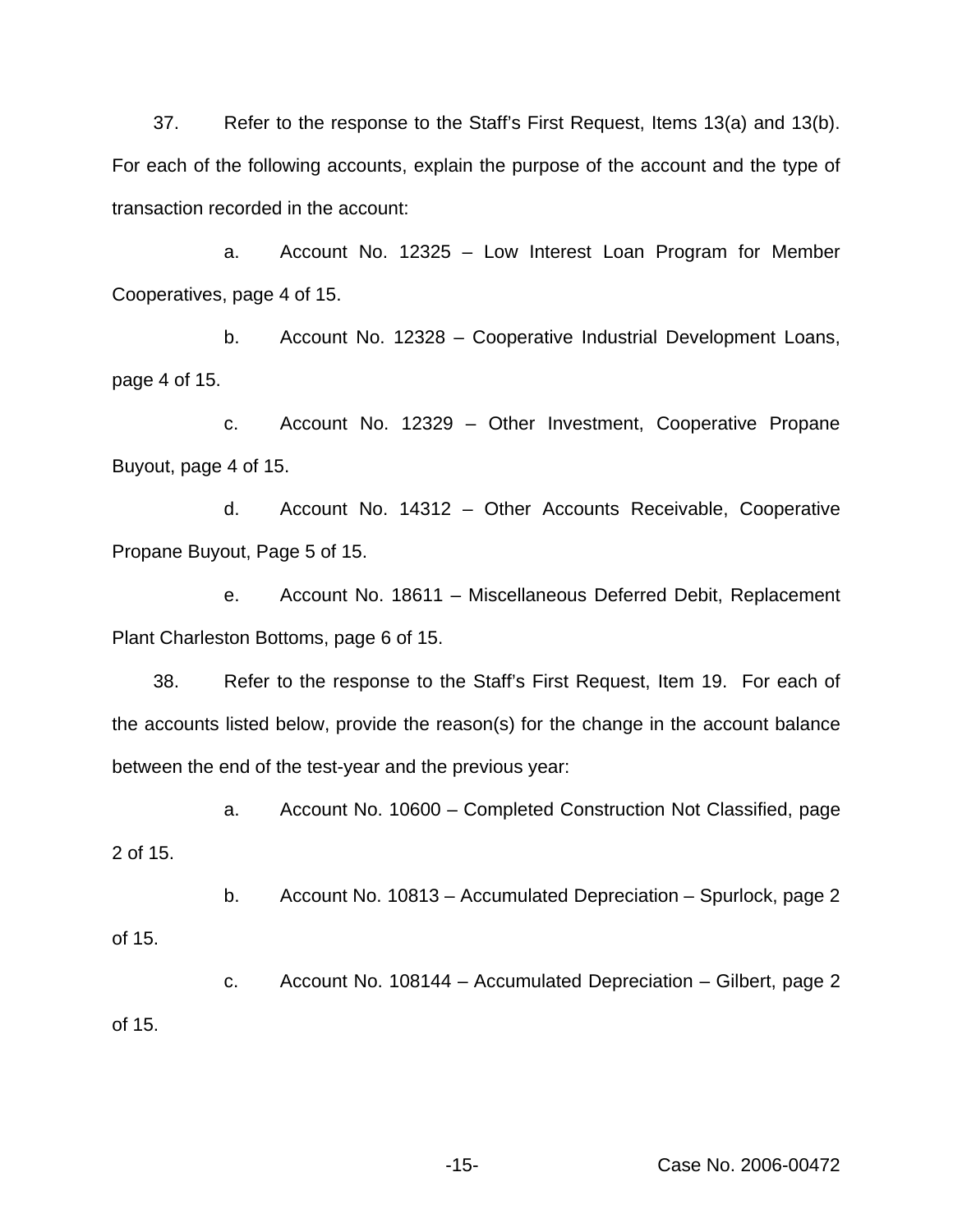|               | d. | Account No. 10819 - Accumulated Depreciation - Retire Spurlock, |
|---------------|----|-----------------------------------------------------------------|
| page 2 of 15. |    |                                                                 |
|               | е. | Account No. 10840 - Accumulated Depreciation - CT Common,       |
| page 3 of 15. |    |                                                                 |
|               | f. | Account No. 108407 - Accumulated Depreciation - CT Unit 7, page |
| 3 of 15.      |    |                                                                 |
|               | g. | Account No. 10841 – Accumulated Depreciation – CT Unit 1, page  |
| 3 of 15.      |    |                                                                 |
|               | h. | Account No. 10842 - Accumulated Depreciation - CT Unit 2, page  |
| 3 of 15.      |    |                                                                 |
|               | i. | Account No. 10843 – Accumulated Depreciation – CT Unit 3, page  |
| 3 of 15.      |    |                                                                 |
|               | j. | Account No. 10844 - Accumulated Depreciation - CT Unit 4, page  |
| 3 of 15.      |    |                                                                 |
|               | k. | Account No. 10845 - Accumulated Depreciation - CT Unit 5, page  |
| 3 of 15.      |    |                                                                 |
|               |    | Account No. 10880 - Retirement Work in Progress, page 4 of 15.  |
|               | m. | Account No. 34250 - Fuel Holders Access CT Common, page 9 of    |
| 15.           |    |                                                                 |
|               | n. | Account No. 34356 – Prime Movers CT Unit 6, page 10 of 15.      |
|               | о. | Account No. 34357 – Prime Movers CT Unit 7, page 10 of 15.      |
|               | p. | Account No. 34550 - Access Electric EQ CT Common, page 11 of    |
| 15.           |    |                                                                 |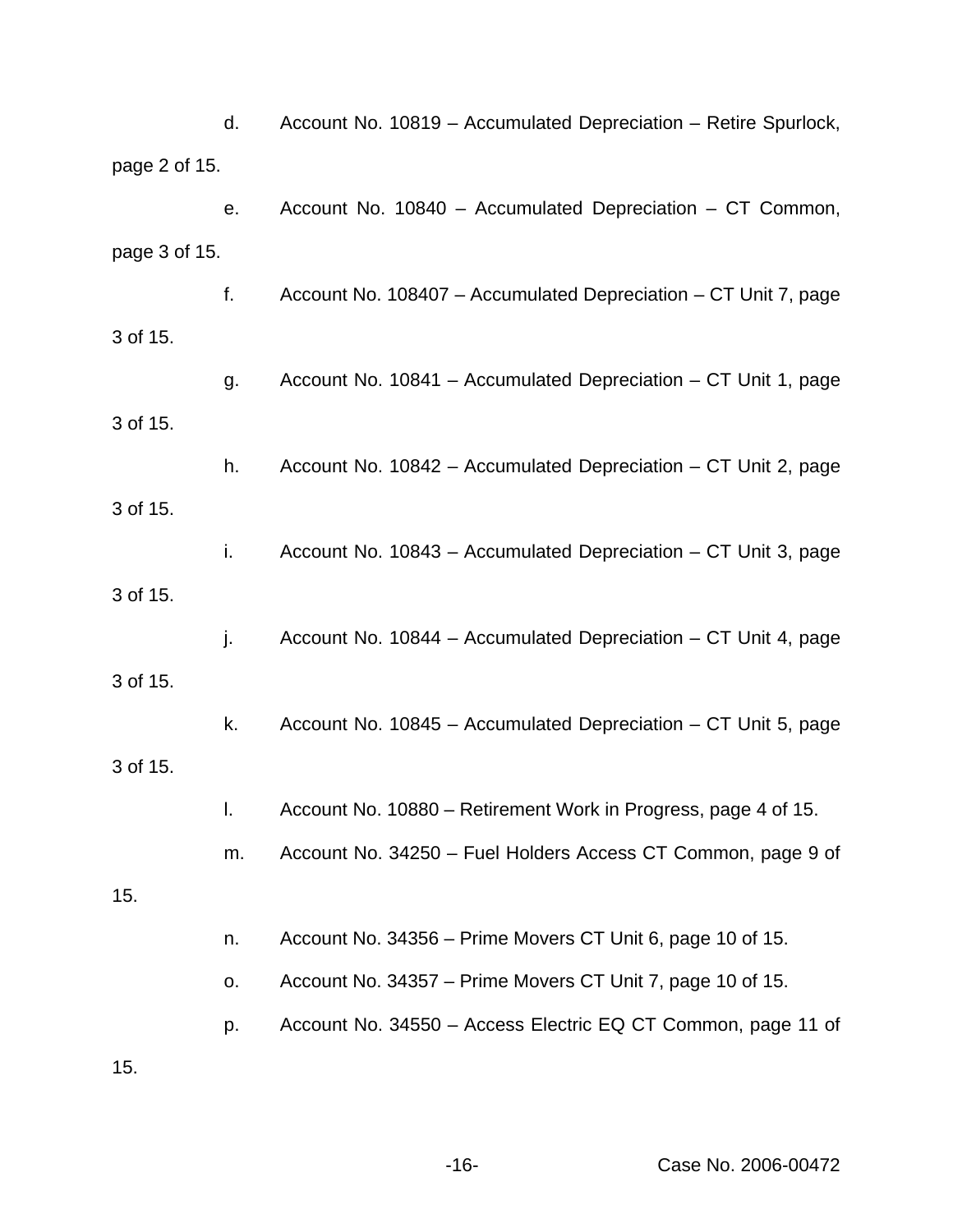q. Account No. 34556 – Access Electric EQ CT Unit 6, page 12 of 15.

r. Account No. 34557 – Access Electric EQ CT Unit 7, page 12 of 15.

39. Refer to the response to the Staff's First Request, Item 21. For each of the accounts listed below, provide the reason(s) for the change between the test-year total account balance and the 12-month ending balance for the previous year:

a. Account No. 44710 – Sales Resale RUS Borrower Member Cooperative, page 3 of 19.

b. Account No. 44711 – Sales Resale RUS Borrower Off System, page 4 of 19.

c. Account No. 44720 – Sales Resale Non-RUS Off System, page 6 of 19.

d. Account No. 45606 – Other Electric Revenue – Steam Inland Container, page 15 of 19.

40. Refer to the response to the Staff's First Request, Item 23(a). For each of the accounts listed below, provide the reason(s) for the change between the test-year total account balance and the 12-month ending balance for the previous year:

a. Account No. 50040 – Operation Supervision Engineering Spurlock, page 3 of 24.

b. Account No. 50120 – Fuel Coal Dale, page 4 of 24.

c. Account No. 50130 – Fuel Coal Cooper, page 4 of 24.

d. Account No. 50141 – Fuel Coal Spurlock 1, page 4 of 24.

e. Account No. 50142 – Fuel Coal Spurlock 2, pages 4 and 5 of 24.

f. Account No. 50144 – Fuel Coal Gilbert, page 5 of 24.

-17- Case No. 2006-00472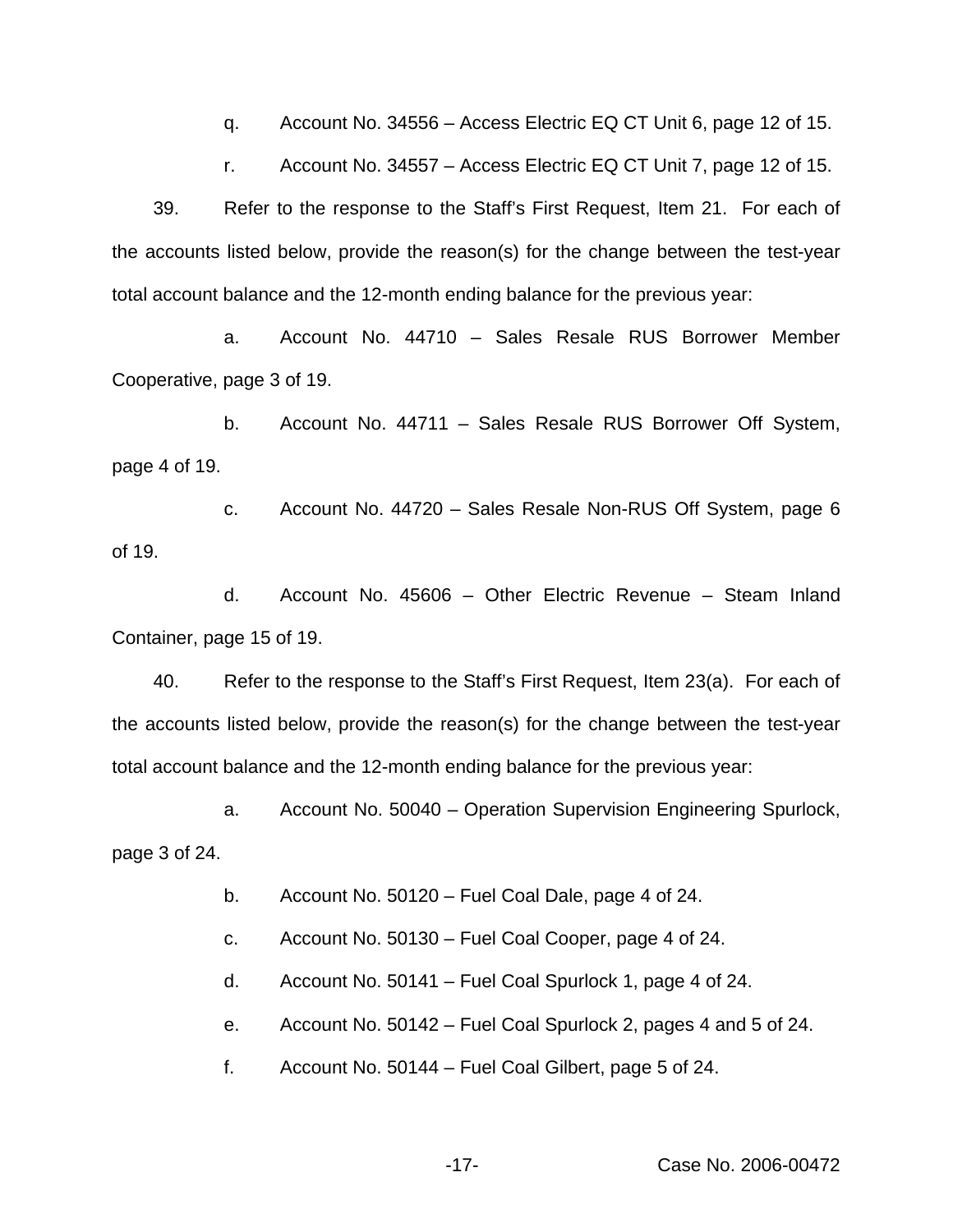g. Account No. 50641 – Miscellaneous Steam Power Expense Spurlock 1, page 9 of 24.

h. Account No. 50644 – Miscellaneous Steam Power Expense Gilbert, page 9 of 24.

i. Account No. 50920 – Allowances Dale, page 10 of 24.

j. Account No. 50930 – Allowances Cooper, page 10 of 24.

- k. Account No. 50940 Allowances Spurlock, pages 10 and 11 of 24.
- l. Account No. 54721 Fuel CT Gas, pages 11 and 12 of 24.

m. Account No. 55500 – Purchased Power, page 13 of 24.

n. Account No. 55600 – System Control Load Dispatch, page 13 of

## 24.

o. Account No. 56000 – Operation Supervision and Engineering, page

#### 14 of 24.

p. Account No. 56500 – Transmission Electric by Others, page 15 of

# 24.

- q. Account No. 91300 Advertising Expense Regulated, page 17 of 24.
	- r. Account No. 92000 Administrative General Salaries, page 17 of

#### 24.

- s. Account No. 92100 GA Office Supplies and Expenses, page 17 of 24.
	- t. Account No. 92300 Outside Services Regulated, page 17 of 24.
	- u. Account No. 92500 Injuries and Damages, page 17 of 24.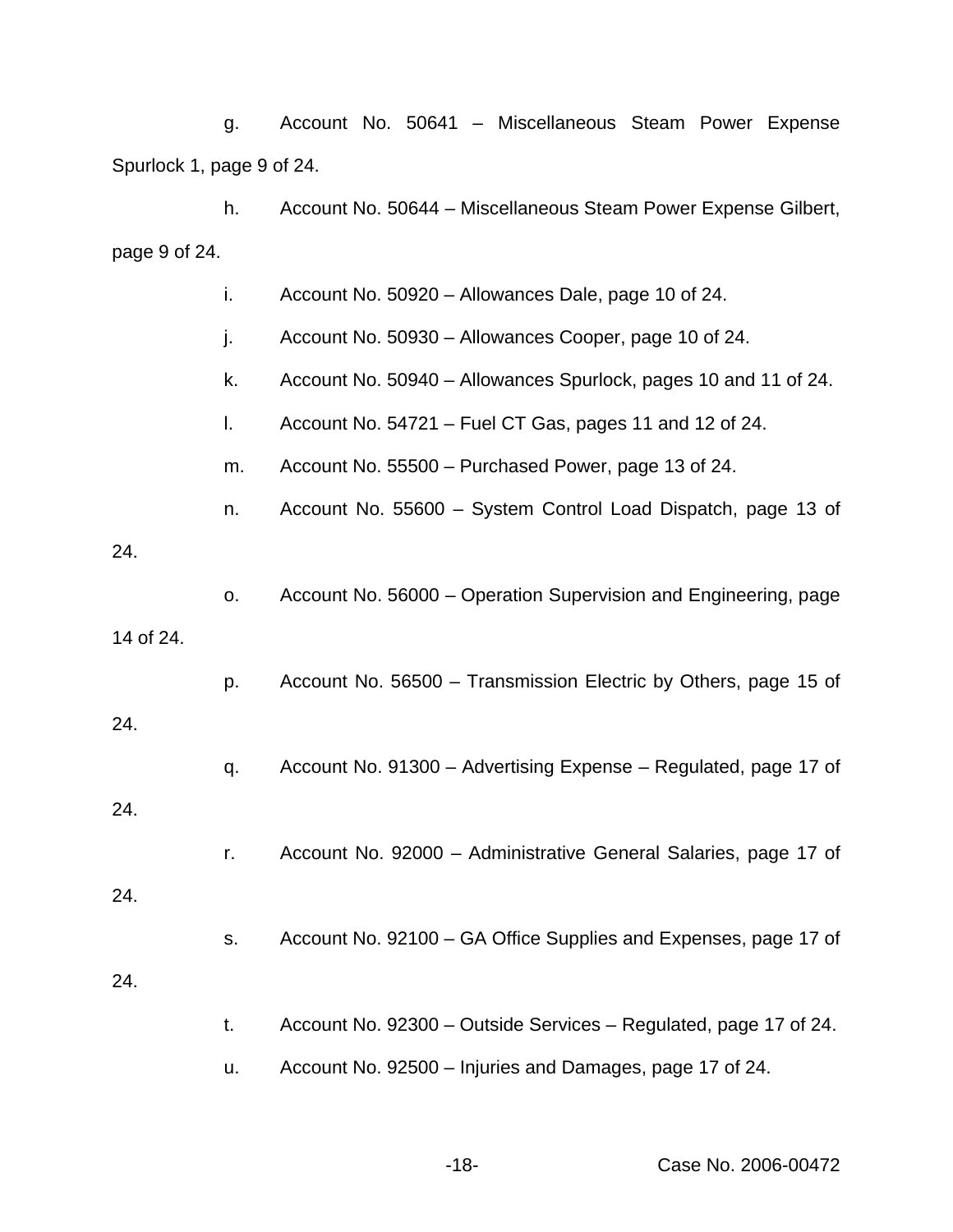41. Refer to the response to the Staff's First Request, Item 24.

a. Explain the meaning of the asterisk placed by certain job titles on pages 2 through 4 of 31.

b. Explain the meaning of the category "Broadband Schedules" as used on pages 2 through 7 of 31.

c. Are the rates provided in this response based on a compensation study performed by or for EKPC?

(1) If yes, provide copies of the most recent study.

(2) If no, provide the basis for the rates.

42. Refer to the response to the Staff's First Request, Item 25(b).

a. Explain the directors' expense category of "Deferred Comp" and why this category of expense should be included for rate-making purposes.

b. Refer to pages 1 and 2 of 12. Explain in detail how the cost allocation manual overhead was determined. Include in the discussion how EKPC determined the allocated amount was reasonable.

c. Refer to page 2 of 12. Identify the type of insurance coverage reflected by the entries for directors' insurance expense that EKPC has included for rate-making purposes. Explain why this expense should be included for rate-making purposes.

d. Refer to pages 3 through 5 of 12. Explain in detail why EKPC is providing Internet access to its directors. Also explain in detail why this expense should be included for rate-making purposes.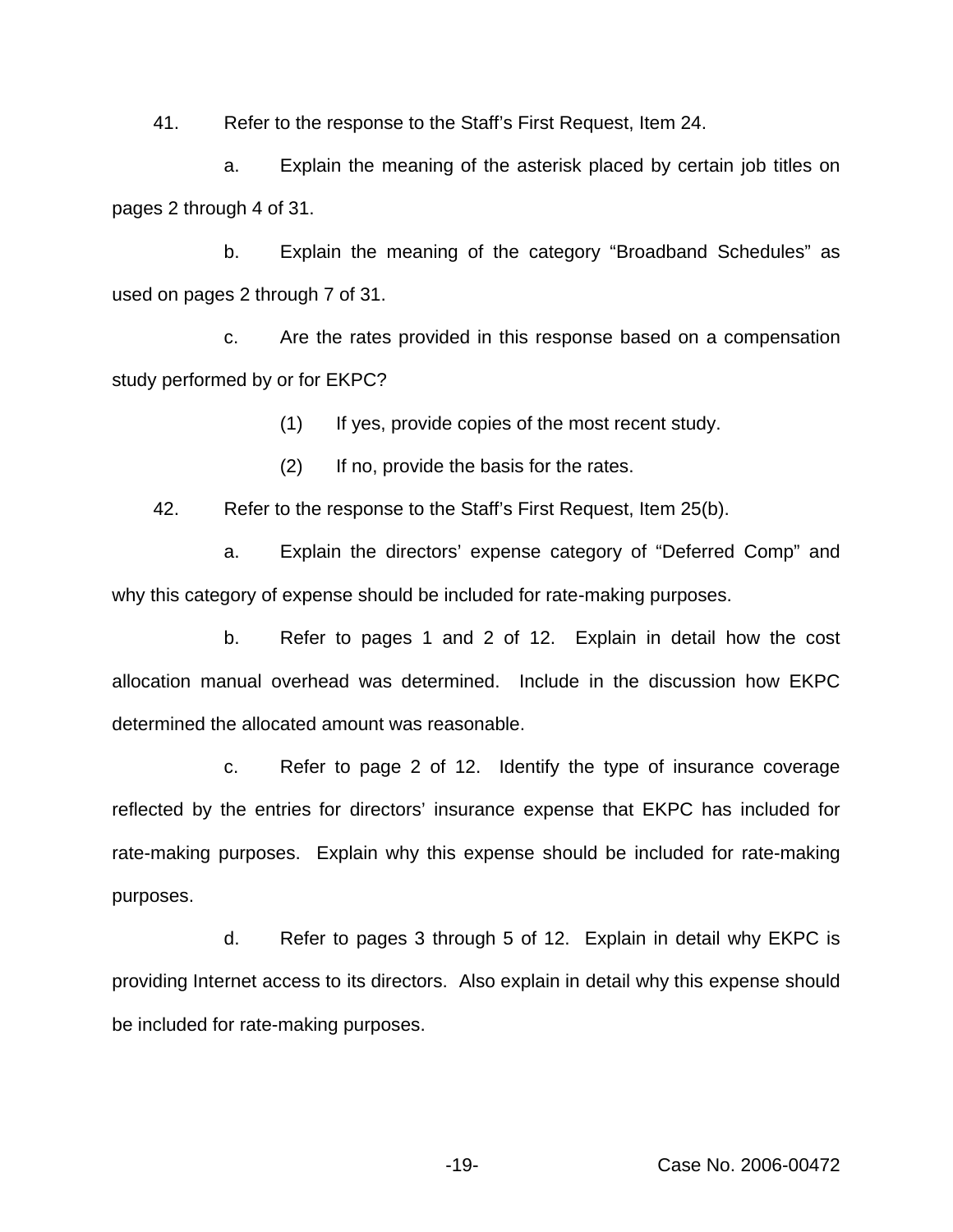e. Refer to page 5 of 12. Explain why expenses associated with a landfill dedication should be included for rate-making purposes.

f. Refer to pages 6 and 7 of 12. Explain the purpose of the "Official Duty Fee" and explain in detail why it should be included for rate-making purposes.

g. For each of the descriptions listed below, explain the purpose of the item and explain why the expense should be included for rate-making purposes:

- (1) April 26, 2006 Audit Committee Meeting, page 1 of 12.
- (2) Bid Opening, various dates, page 1 of 12.
- (3) May 23, 2006 Board and Manager discussion, page 1 of 12.
- (4) Board Officer Meeting, various dates, page 1 of 12.
- (5) June 26, 2006 Byrne Meeting, page 1 of 12.
- (6) June 22, 2006 CFC Forum, page 2 of 12.
- (7) January 25, 2006 Energy Management Conference, page 3

of 12.

- (8) Negotiation Meetings, various dates, page 5 of 12.
- (9) March 29, 2006 Director Conference, page 5 of 12.
- (10) December 13, 2005 National Rural Electric Cooperative Association ("NRECA") Strategic Issues, page 6 of 12.
	- (11) November 28, 2005 Rates Task Force Meeting, page 7 of

12.

- (12) Rosenberger Stamp, page 12 of 12.
- 43. Refer to the response to the Staff's First Request, Item 25(c).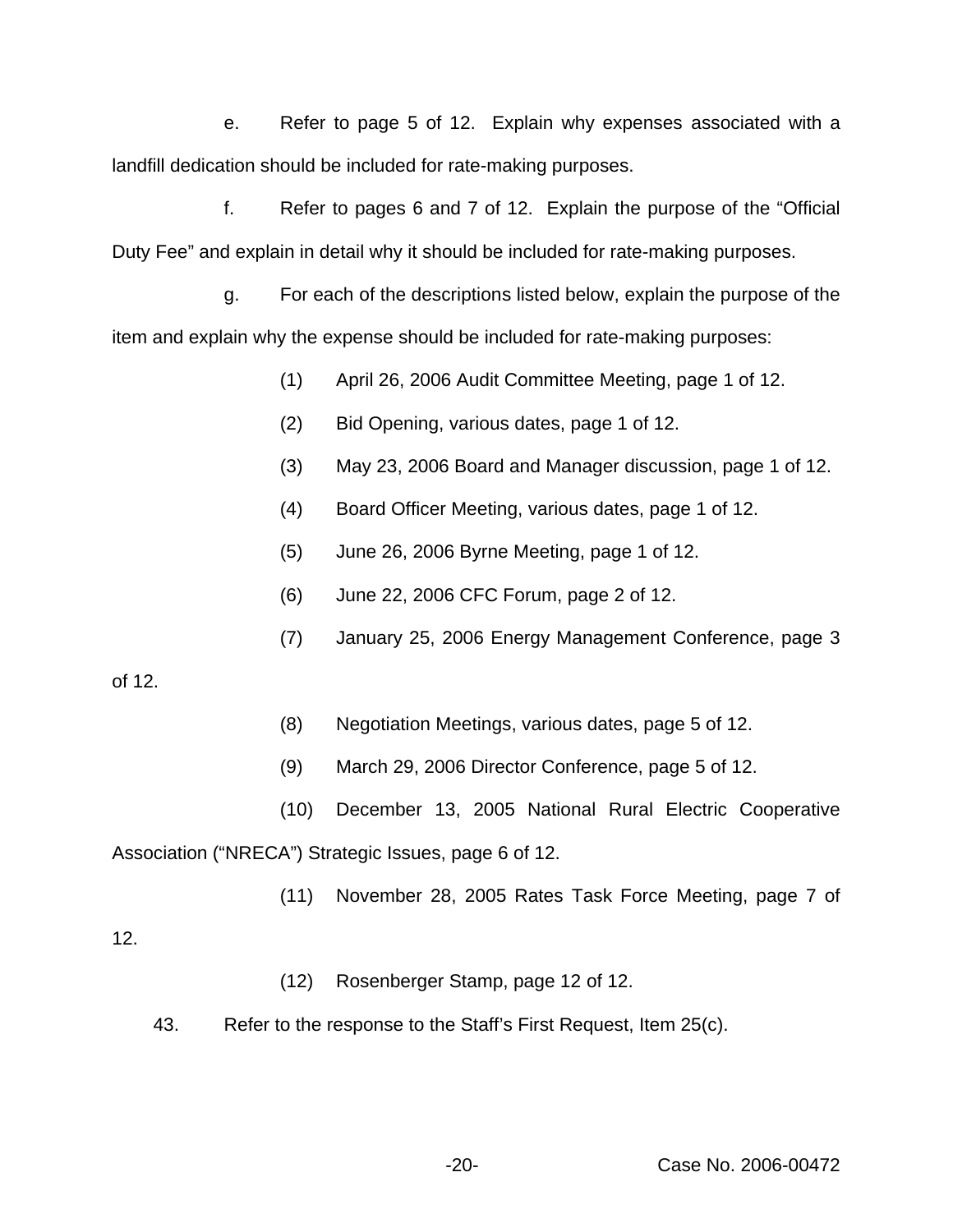a. Explain how the various per diem levels were determined and indicate when the current level of reimbursement was established. Include all studies, reports, or analyses performed by or for EKPC that support the per diem levels.

b. Was EKPC aware that in previous cooperative rate cases the Commission has not included for rate-making purposes per diems for meetings other than the monthly board meeting? Explain the response and include a discussion of why EKPC believes that per diems for meetings other than regular board meetings should be included for rate-making purposes.

c. Refer to page 1 of 6. Policy No. 111 states that, with the exception of the unexcused absence provisions contained in the policy statement, a director shall be compensated a minimum of \$800 per month plus expenses. Explain in detail why EKPC and its Board of Directors believe this provision is reasonable. Include all studies, reports, or analyses performed by or for EKPC that supports this provision.

d. Was EKPC aware that in previous cooperative rate cases the Commission has not included for rate-making purposes per diems for travel days? Explain the response and include a discussion of why EKPC believes that travel day per diems should be included for rate-making purposes.

e. Refer to page 3 of 6. Was EKPC aware that in previous cooperative rate cases the Commission has not included for rate-making purposes extra per diem payments associated with the director carrying out "official duties" or chairing committee meetings? Explain the response and include a discussion of why EKPC believes that these additional per diem payments should be included for rate-making purposes.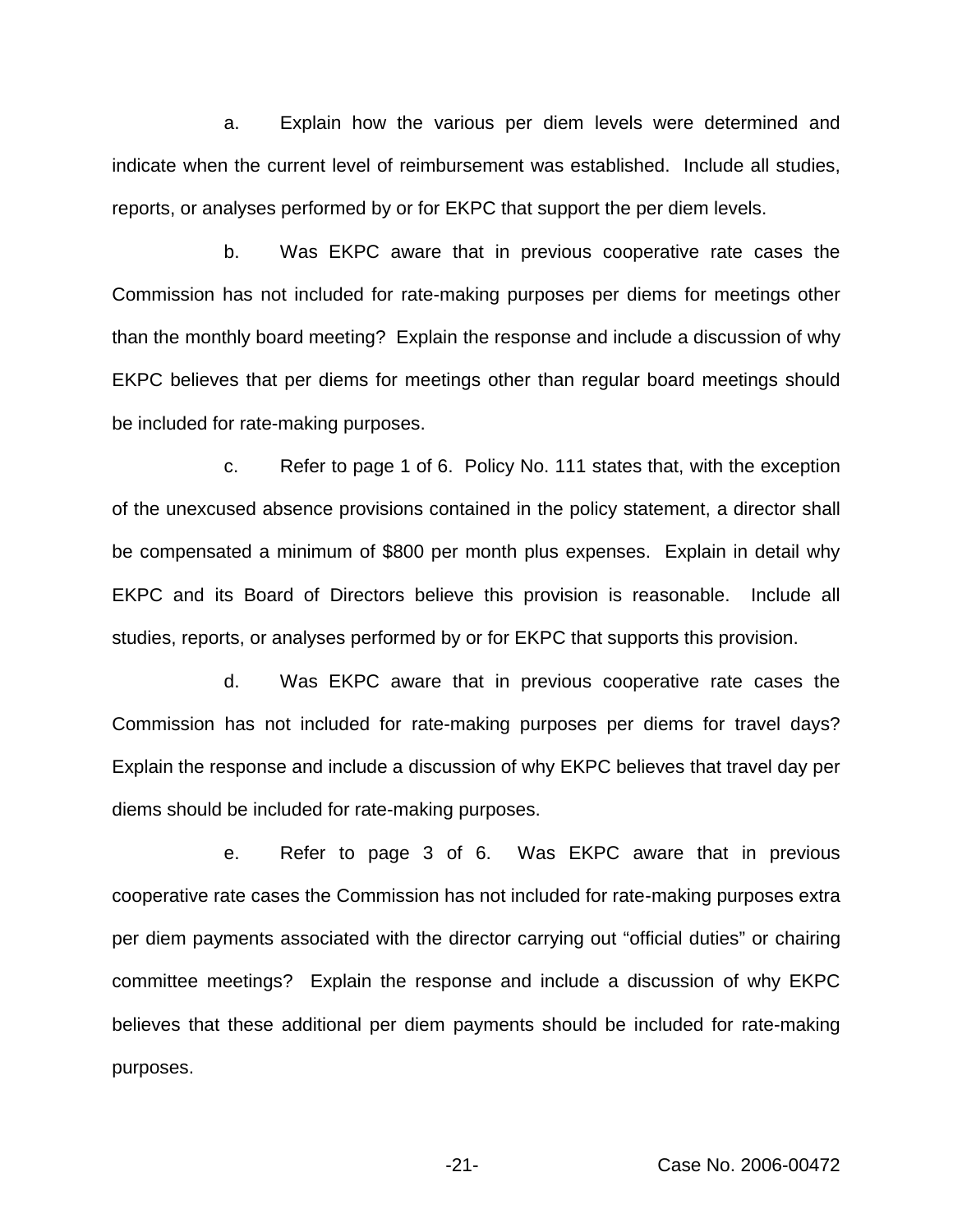44. Provide a schedule by individual listing the compensation for service, per diems, reimbursement for expenses, or any other thing of value paid to each person serving as a member or alternate member of EKPC's Board of Directors during the test year. Include for each individual the total sum paid by EKPC.

45. Refer to the response to the Staff's First Request, Item 30(a). EKPC has proposed to remove for rate-making purposes \$1,713 of the \$128,252 shown as advertising expense in Account No. 913.

a. Identify the classifications as shown in the response to Item 30(a) that include the \$1,713.

b. Is the \$122,049 in staff labor and expenses shown in the response exclusively related to promoting the availability of industrial development sites within member systems' service territory? Explain the response.

c. Explain why the \$128,252 in advertising that EKPC has identified as promoting and/or retaining the use of its utility service in conjunction with its industrial development advertising should be included for rate-making purposes, given the provisions of 807 KAR 5:16, Section 4(1)(b).

46. Refer to the response to the Staff's First Request, Item 30(b).

a. Provide a revision to pages 2 through 4 of 11 identifying all expenses EKPC has identified as "Eliminations" on page 5 of 11.

b. Provide copies of printed advertisements or copies of the text of commercials related to the following transactions. If possible, provide 3 examples of the printed advertisements and 3 examples of the text of commercials.

(1) Voucher 159631 – Cornett Advertising, page 2 of 11.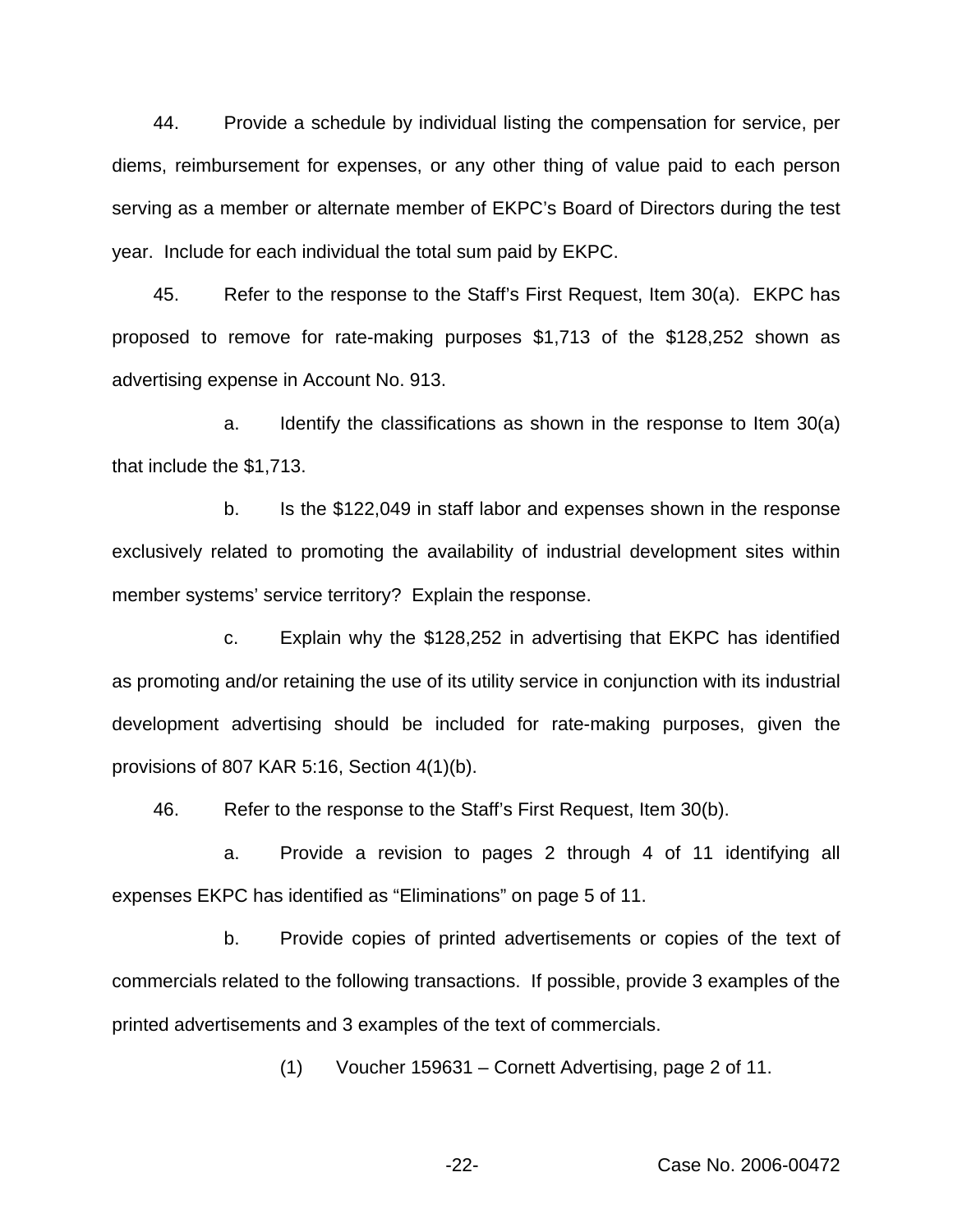(2) Voucher 170350 – Host Communications, Inc., page 2 of 11.

c. Explain in detail the nature and purpose of the Partners Plus advertising program. Given the provisions of 807 KAR 5:016, Section 4, include a discussion of why any expense associated with the Partners Plus program should be included for rate-making purposes.

d. Provide 4 examples of the Envirowatts advertisements.

e. Refer to pages 3 and 4 of 11. The majority of the expenses shown on these pages list the purpose of the expenditure as "Various – Annual Meeting, Safety, Conservation, Name Recognition, etc." Provide a further breakdown of the information shown on these pages between annual meeting, safety and conservation advertising, name recognition, and other. Exclude any transactions associated with the Partners Plus program. For any expenses reclassified as other, include an explanation of the benefit received from that advertising.

47. Refer to the response to the Staff's First Request, Item 30(b), page 6 of 11. For each of the transactions listed below, describe the nature and purpose of the organization and explain why the expense should be included for rate-making purposes:

- a. Manufactured Housing Research Alliance.
- b. Bluegrass Tomorrow.
- c. Kentucky Coal Association Corp.
- d. Associated Industries of Kentucky.
- e. EMLF.
- f. SSEB.
- g. University of Kentucky.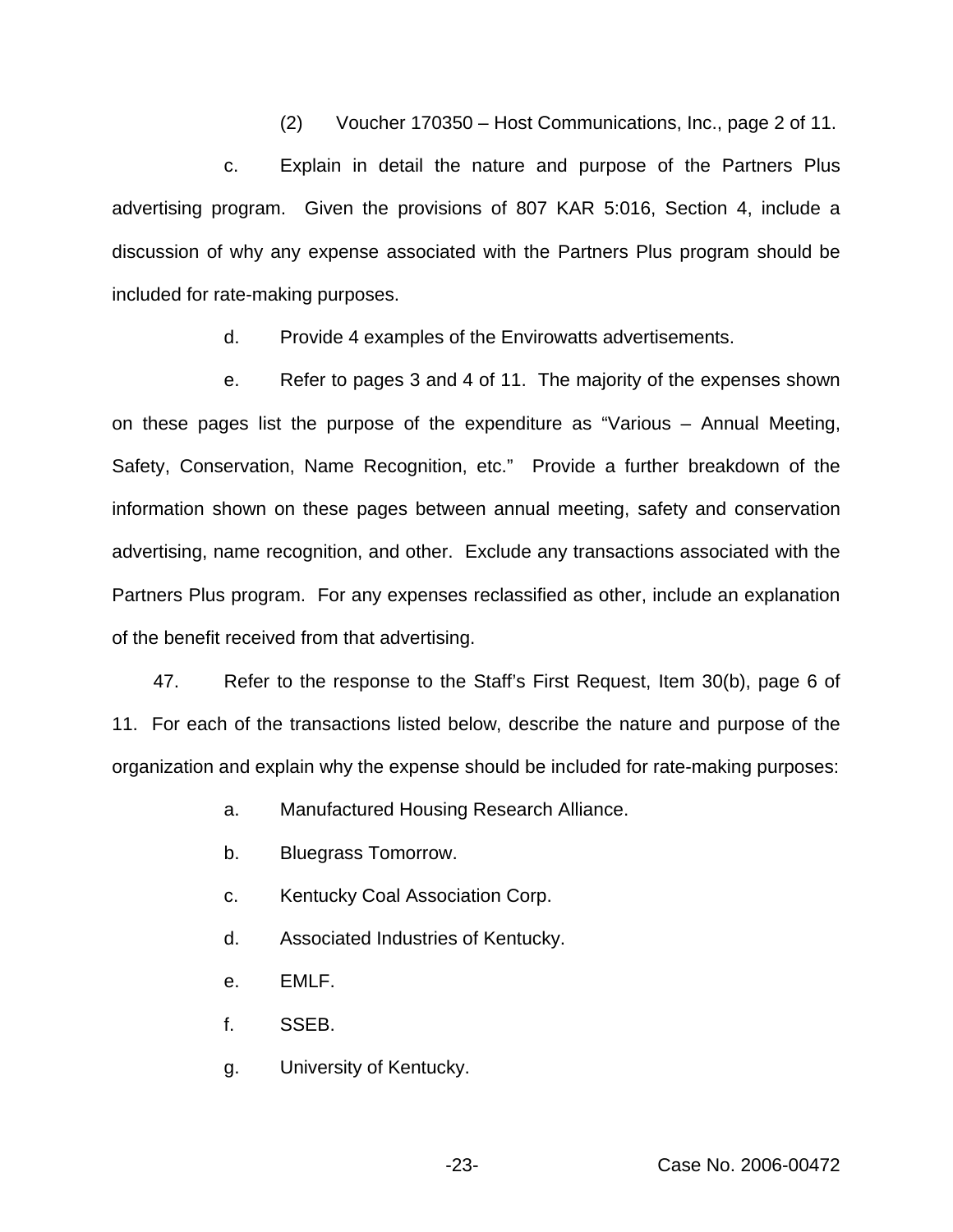h. National Food and Energy Council, Inc. – both membership and membership investment.

i. Scientech, Inc.

j. Center for Energy & Economic Development.

48. Refer to the response to the Staff's First Request, Item 30(b), pages 7 through 10 of 11.

a. Provide a revision to pages 7 through 10 of 11 identifying all expenses EKPC has identified as "Eliminations" in Item 30(b), page 5 of 11.

b. For each of the vendors listed below, explain the nature and purpose of the transaction:

- (1) Rees Printing Company.
- (2) Reynolds Communications, Inc.
- (3) Deshane & Associates LLC.
- (4) Contract Professionals LLC.
- (5) World Expositions.com LLC.
- (6) Government Strategies LLC.

49. Refer to the response to the Staff's First Request, Item 30(c).

a. Provide a revision to pages 2 through 5 of 5 identifying the economic development and research and development expenses EKPC believes should be included for rate-making purposes, as stated in the Application, Exhibit F, Schedule 15, page 2 of 2.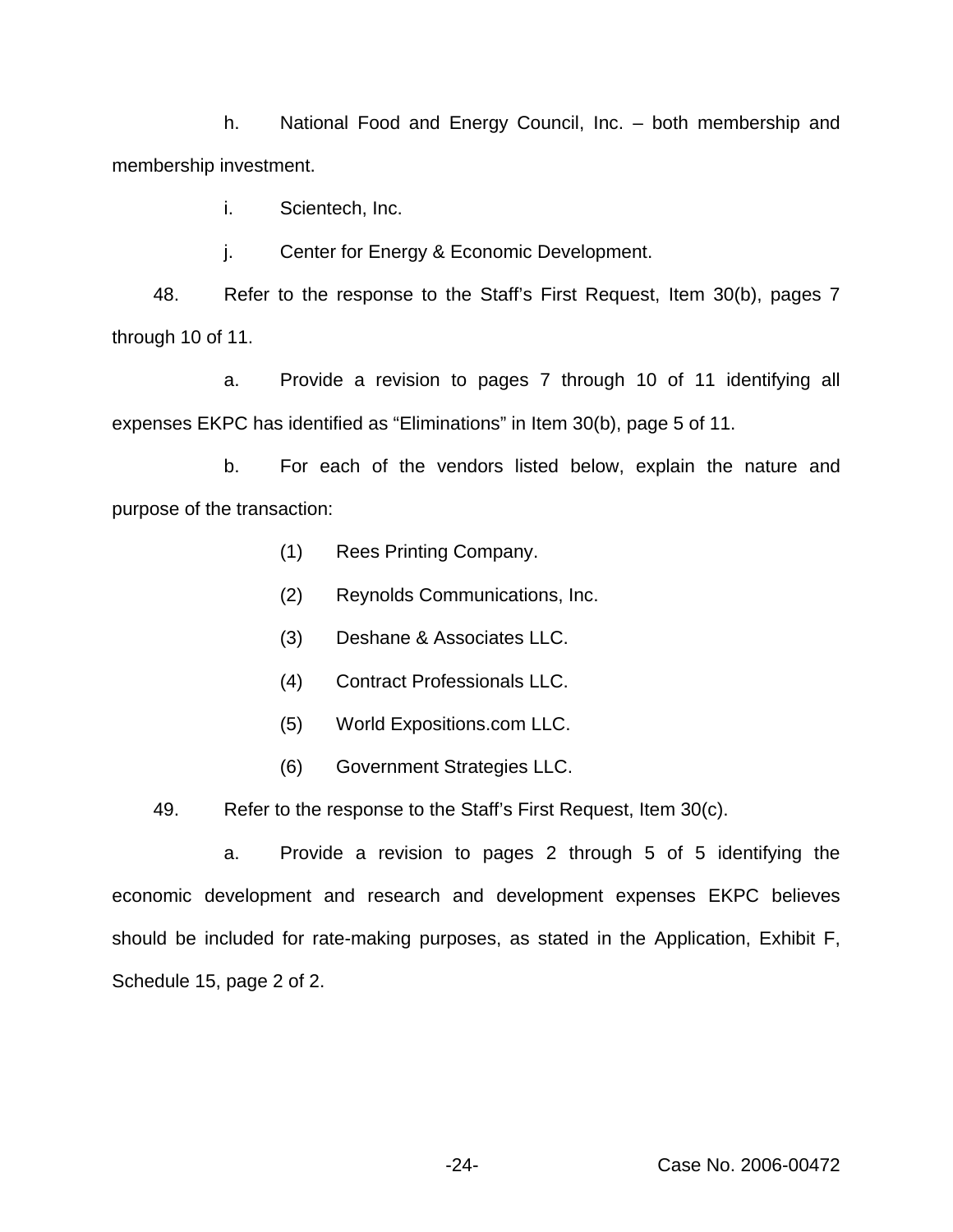b. For each economic development and research and development transaction identified in part (a) above, explain in detail why the transaction should be included for rate-making purposes.

c. Refer to page 1 of 5. Provide a schedule detailing the transactions that make up the \$32,507,300 balance for Account No. 426 listed as "Other." At a minimum, list the transaction date, a document reference, the vendor, the amount, and a description of the purpose of the transaction.

50. Refer to the response to the Staff's First Request, Item 31. For each of the vendors below, explain the nature of the transaction and its expected duration. In addition, indicate whether the transaction is of an on-going, recurring nature.

- a. Christensen Associates Energy Consulting.
- b. Cooper Research, Inc.
- c. Execquest, Inc.
- d. Fellon McCord & Associates, Inc.
- e. Frost Brown Todd LLC.
- f. Fuller Mossbarger Scott & May.
- g. Gannett Fleming, Inc.
- h. Goodcents Solutions.
- i. Hunton & Williams.
- j. Jennings Strouss & Salmon PLC.
- k. John Farley Consulting LLC.
- l. Kentuckiana Engineering Co., Inc.
- m. Kenvirons Inc.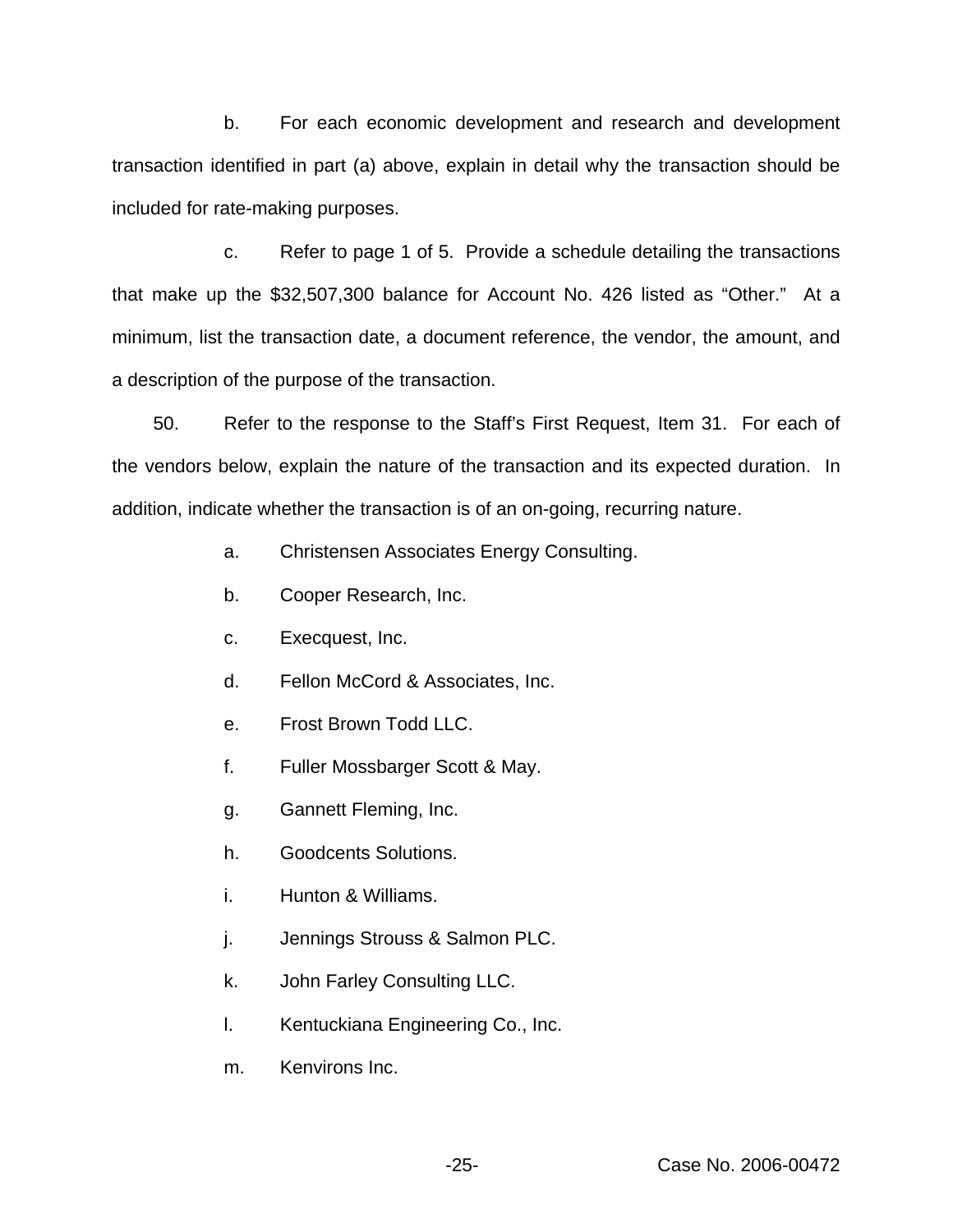- n. MCR Performance Solutions LLC.
- o. Preston Osborne Research.
- p. Richard K. Byrne.
- q. RMB Consulting & Research Inc.
- r. Ronald L. Willhite.
- s. Stanley Consultants Inc.
- t. The Grizzle Company.

51. Refer to the response to the Staff's First Request, Item 34(e), page 6 of 6. Provide an updated version of this response including the financial information for the propane operations as of December 31, 2006.

52. Refer to the response to the Staff's First Request, Item 41. Concerning the Alliance for Cooperative Energy Services Power Marketing ("ACES Marketing"):

- a. Indicate when EKPC joined ACES Marketing.
- b. Identify the other members of ACES Marketing.

c. Provide the amount of any initial investment EKPC made when it joined ACES Marketing.

d. Describe EKPC's involvement in the operations or governance of ACES Marketing.

e. Provide copies of the power marketing agreement referenced in the response on page 2 of 3.

f. Does EKPC have any obligations or responsibilities for ACES Marketing other than what is provided in the power marketing agreement? If yes, provide a detailed description of all obligations or responsibilities.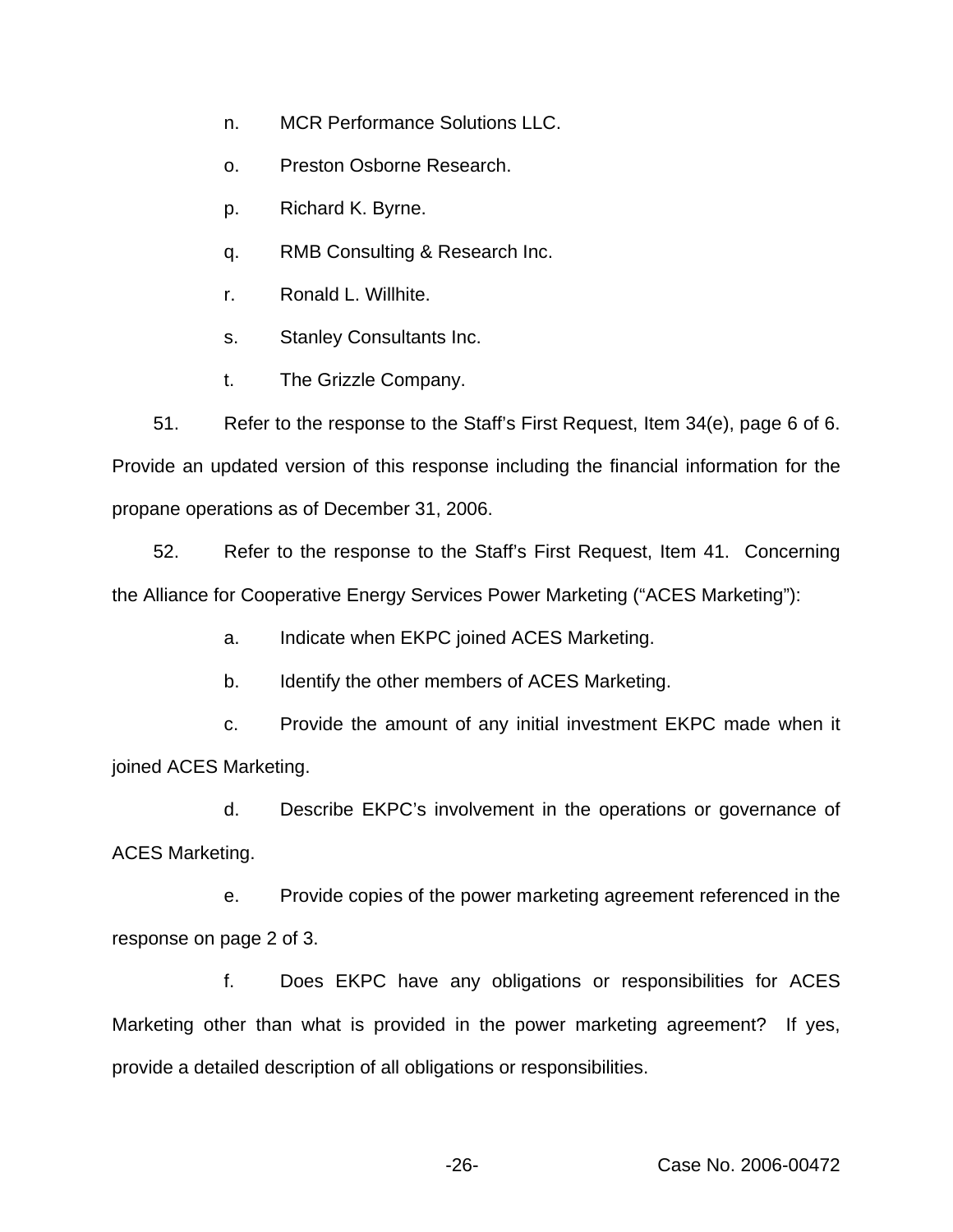g. Provide a detailed schedule of the services EKPC has purchased from ACES Marketing. The schedule should, at a minimum, describe the service provided and the cost for each service. The schedule should show all transactions annually from the year EKPC joined ACES Marketing through the end of calendar year 2006. In addition, show separately the services provided and the cost for those services for the test year.

h. Does EKPC receive any dividends or income from its membership with ACES Marketing? Explain the response.

i. At the time it joined ACES Marketing, did EKPC conduct any evaluations or analyses to determine whether it could provide the same or similar services on an in-house basis?

(1) If yes, describe the results of those evaluations or analyses. Include copies of any written documentation.

(2) If no, explain in detail why evaluations or analyses were not undertaken.

j. At the time it joined ACES Marketing, did EKPC undertake any studies or analyses to determine if it could secure the same or similar services from another vendor?

(1) If yes, describe the results of those evaluations or analyses. Include copies of any written documentation.

(2) If no, explain in detail why evaluations or analyses were not undertaken.

-27- Case No. 2006-00472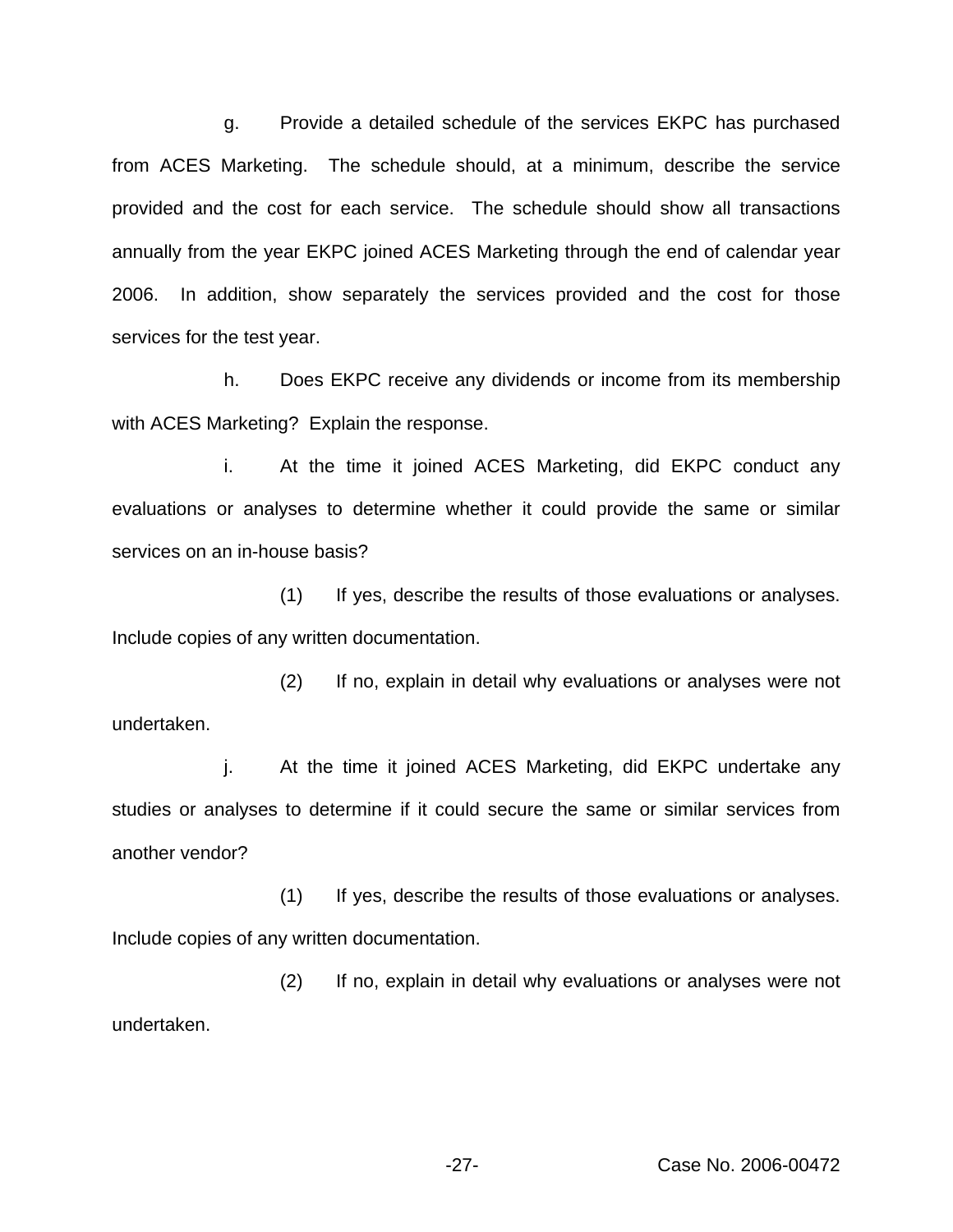k. Since joining ACES Marketing, has EKPC performed any reviews or studies to determine whether its membership in ACES Marketing is the most reasonable course of action?

(1) If yes, describe the results of the reviews or studies. Include copies of any written documentation.

(2) If no, explain in detail why reviews or studies have not been performed.

53. Refer to the response to the Staff's First Request, Item 41, page 2 of 3. Concerning Envision Energy Services, LLC ("Envision"):

a. Indicate when Envision was formed.

b. Identify the other cooperatives that are part of the Envision partnership.

c. Provide the amount of any initial investment EKPC made when it formed Envision.

d. Describe EKPC's involvement in the operations or governance of Envision.

e. Provide copies of any contracts, memoranda of agreement, or other documents that outlines EKPC's obligations and/or responsibilities for Envision.

f. Provide a schedule listing the number of employees, office space, fleet vehicles, telephone services, and office equipment shared with Envision. This information should be provided for the test year and calendar years 2003 through 2005. Also, provide the costs allocated by EKPC to Envision for these items.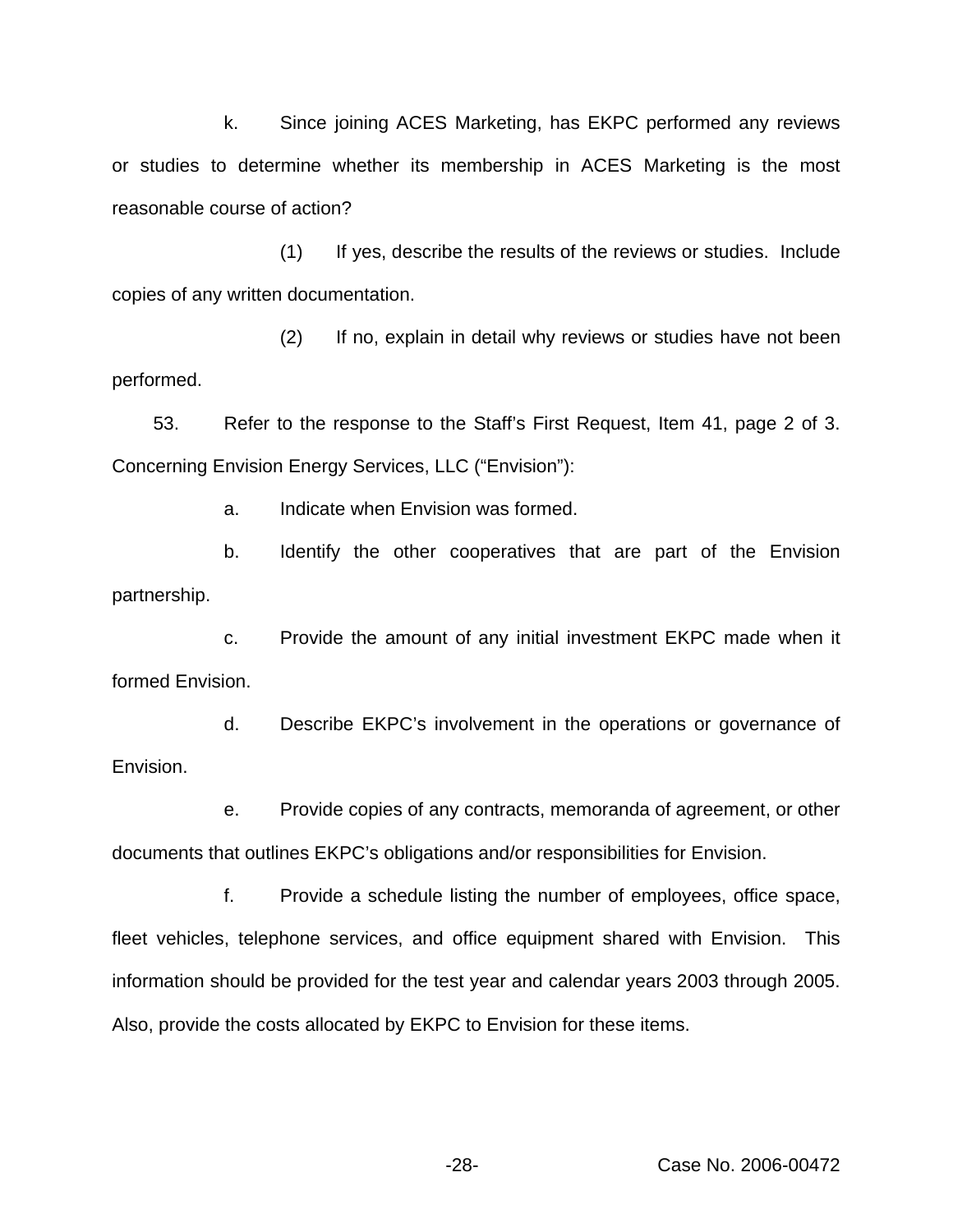g. Provide the total number of clients of Envision for calendar years 2003 through 2005 and the test year.

h. At the time EKPC entered into partnership to form Envision, were studies or analyses performed to determine the need for the services Envision could provide and whether other providers were already in the market?

(1) If yes, describe the results of those studies or analyses. Include copies of any written documentation.

(2) If no, explain in detail why studies or analyses were not undertaken.

54. Refer to the response to the Staff's First Request, Item 41, page 3 of 3. Concerning the Propane Gas Program:

a. Provide copies of the loan documentation related to the propane gas program loans.

b. Did EKPC seek and secure the Commission's approval to make these loans?

(1) If yes, indicate the case number of the application seeking approval to make the loans.

(2) If no, explain why Commission approval was not sought, pursuant to KRS 278.300.

55. Refer to the response to the Staff's First Request, Item 45(a), page 1 of 6. Did EKPC propose an adjustment to reflect its discontinuation of its membership in the Electric Power Research Institute? Explain the response.